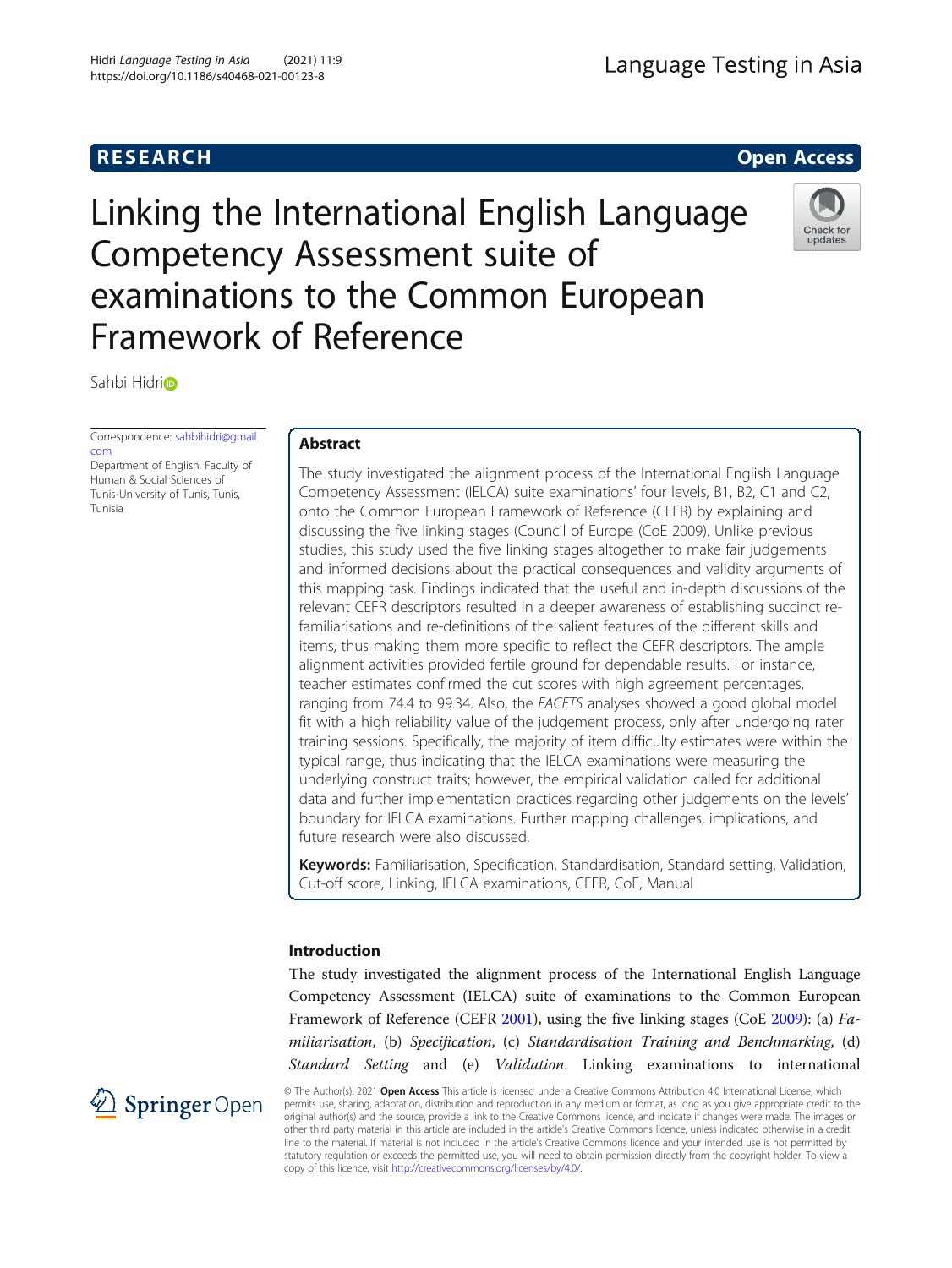benchmarks in standard-based educational systems has become prevalent, resulting in a need for more standardised qualifications for people who have different purposes for using the CEFR (CoE, [2009\)](#page-22-0), such as aligning language programmes to benchmarks or recognising examinations for official uses. For many stakeholders, this linkage has remained substantially challenging and contentious since its implementation requires stringent conditions. More interestingly, the benchmark process is a critical component in building evidence to support the interpretation of test scores; however, as pointed out in the literature, building this evidence is not sufficient (Papageorgiou & Tannenbaum ([2016](#page-23-0)) on standard setting), and it is now unwaveringly snowballing into pedagogical actions to be taken by many stakeholders in different geographical areas that have decided to use the CEFR.

In this demanding requirement of a possible paradigm shift in language programmes and examinations, users who plan to map their standard-based educational qualifications onto the CEFR face a plethora of, for instance, relying on accurate judgements to map examinations or curricula. Several arrays of studies (e.g. Fleckenstein, Leucht, & Köller, [2018](#page-22-0); Green, [2018;](#page-22-0) Lim, Geranpayeh, Khalifa, & Buckendahl, [2013](#page-22-0)) have debated clear evidence on the accurate judgements of the CEFR to qualify for international recognition or 'to inform test scores' users […] about the quality of the evidence provided to them' (Green, [2018](#page-22-0), p. 59). The CEFR, meant to benchmark teaching, learning and assessment (North, [2014\)](#page-23-0), has provided detailed methods on how to map qualifications (CoE, [2009\)](#page-22-0) that have been approached from an argument-based validity perspective; however, unlike most of the previous studies that have approached mapping examinations to the CEFR, using one stage only, Standard Setting, this study tackled this mapping differently by including all the five stages. Whatever the mapping nature is, triggering research on addressing decisions about validity arguments, unequivocal interpretations and evidence of linking qualifications to the CEFR is still scarce.

The purpose of this paper was to link the IELCA suite of examinations to the CEFR by describing and discussing the Learning Resource Network<sup>1</sup> approach (LRN, [https://](https://www.lrnglobal.org/) [www.lrnglobal.org/\)](https://www.lrnglobal.org/) to link its four examinations of the English language, including Reading, Listening, Speaking, and Writing with its two routes, Academic and General Training. The Academic Module assesses candidates' ability to access undergraduate or post-graduate programmes in educational institutions, colleges and/or universities of English-speaking countries; however, the General Module assesses a wide range of English language skills appropriate for secondary education, immigration, work experience and other training purposes (IELCA, [2019\)](#page-22-0). A previous study to link IELCA examinations to IELTS was carried out by Hidri ([2020](#page-22-0)), and it showed highly significant correlations between the two tests. This article meant to check whether the linking task led to making informed, valid and rational decisions and accurate judgements about the IELCA examinations by addressing the following questions:

- a. How was the mapping task carried out?
- b. To what extent did the CEFR linking stages build accurate evidence and judgements to demonstrate validity arguments for IELCA examinations?

<sup>&</sup>lt;sup>1</sup>Recipient of the Queen's Prize for Enterprise: International Trade, 2020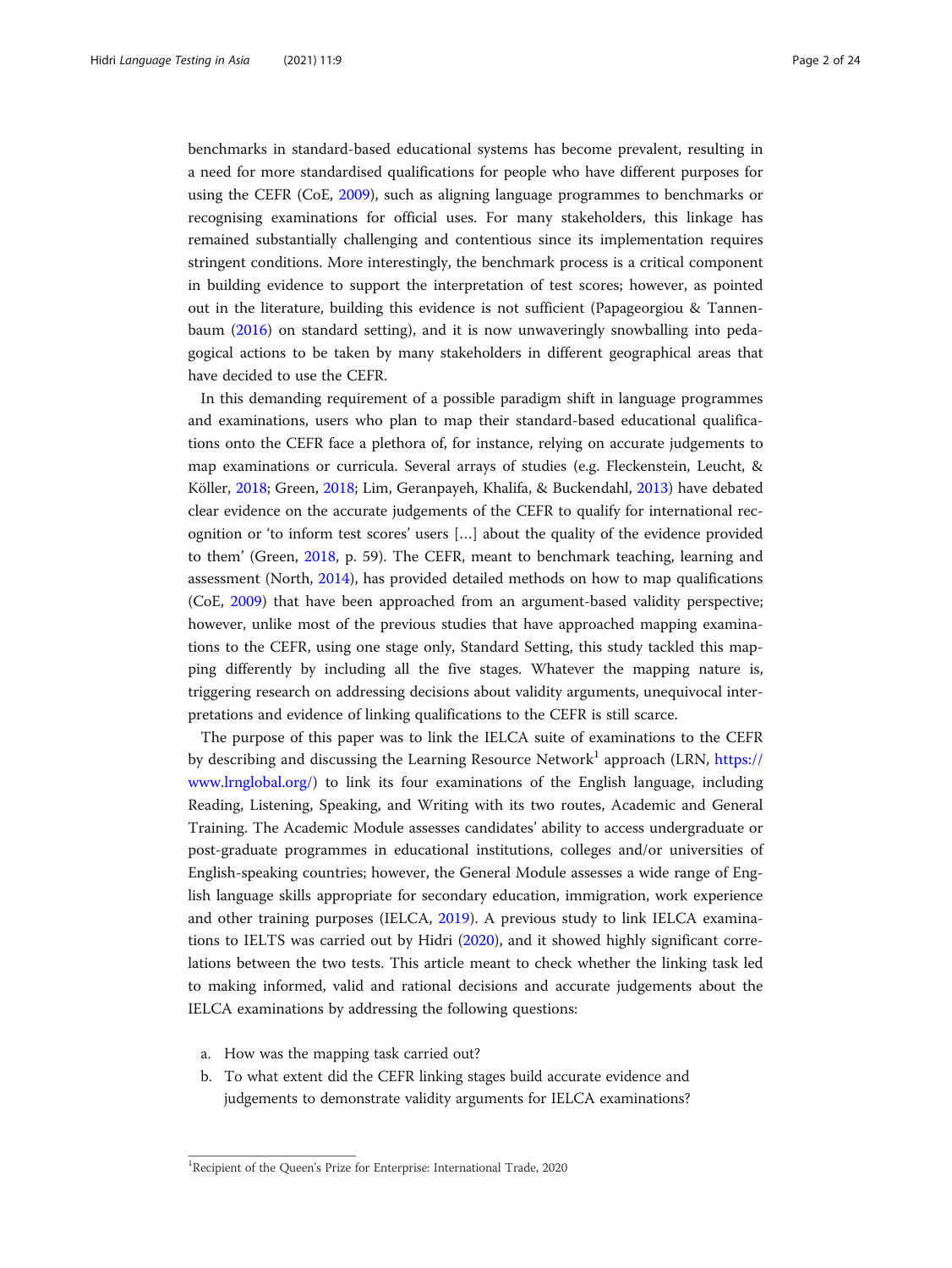#### Review of the literature

The CEFR ([2001\)](#page-22-0) has impacted the testing industry (Figueras, Kaftandjieva, & Takala, [2013](#page-22-0); Fulcher, [2008](#page-22-0)). It is a framework of reference designed to provide a transparent and thorough foundation for syllabi and curricula (Athanasiou et al., [2016](#page-22-0)), and a 'reflection and discussion […] to provide a way of describing diversity' (Figueras, North, Takala, Verhelst, & Piet, [2005\)](#page-22-0). For some researchers (e.g. Savski, [2020\)](#page-23-0), the 'ideological contrasts' of the CEFR can reflect the language policy of a country where examination providers and decision-makers in standard-based educational systems use the CEFR for their own agendas. Alternatively, the CEFR has not only suggested a mutual understanding of the crucial characteristics of learner levels, but also provided an array of responses to questions pertaining to educational sectors, national and linguistic boundaries that can enable practitioner dialogue in relation to objectives and language levels (CoE, [2009\)](#page-22-0). The CEFR is divided into three ascending level descriptors, A, B and C with two sub-levels each, and it largely targets different fields such as learning, teaching, assessment, instruction, curriculum design, and textbooks writing (Alderson et al., [2006](#page-22-0); North, [2004;](#page-23-0) North, Figueras, Takala, Van Avermaet, & Verhelst, [2009](#page-23-0)).

As the manual states (2009, p. 9), a test has to be valid and reliable before carrying out the five stages of the linking process. For instance, in stage one, Familiarisation, a panel of internal and external experts who are supposed to have a priori and in-depth knowledge of the CEFR should be engaged in a series of training activities to become familiar with the validated and calibrated CEFR descriptors. Stage two, Specification, is about the detailed checking of the content and task types of the CEFR examinations (CoE, [2009,](#page-22-0) p. 10), and this checking task is carried out by raising the panellists' awareness of the arguments of content analysis and familiarity with the CEFR. Panellists should describe the test in terms of internal validity and then provide a broad compendium of information on exam development, grading, data analysis and results; however, providing such information largely depends on the panellists' views of language, language examinations, testing theories and perceptions and practices of CEFR mapping and assessment in general. Stage three, Standardisation Training and Benchmarking, addresses panellists' familiarity with the 'Common Reference Levels' in the spoken and written performances. This stage is tied to stage one, Familiarisation, in that it strengthens the panellists' familiarity with the CEFR descriptors, and it is meant to ensure that the judges' rating is consistent with the different construct traits (McNamara, [1996](#page-23-0); McNamara, Knoch, & Fan, [2019](#page-23-0)); however, in carrying out this grading task, raters find themselves driven into more subsequent moderation rounds to attain consistent rating.

Stage four, Standard Setting, deals with taking the right decision of the cut-off scores or borderline performance to allocate the test-takers' performance to one of the CEFR contextualised descriptors; however, determining these scores rests on fixing and using the appropriate levels efficiently and objectively to match the targeted descriptors. Because of its significant effects (Kane, [2017](#page-22-0)), Standard Setting should be 'accurate, reliable, valid, useful, and defensible, which is not an easy challenge due to the mix of content expertise, judgement, policy intentions, measurement, and statistical expertise' (Blömeke & Gustafsson, [2017,](#page-22-0) p. 2). The choice of a specific Standard-Setting method is contingent upon two caveats: (a) format and purpose of examinations and (b) linking scores to the purpose and method of examinations. For instance, the examinee paper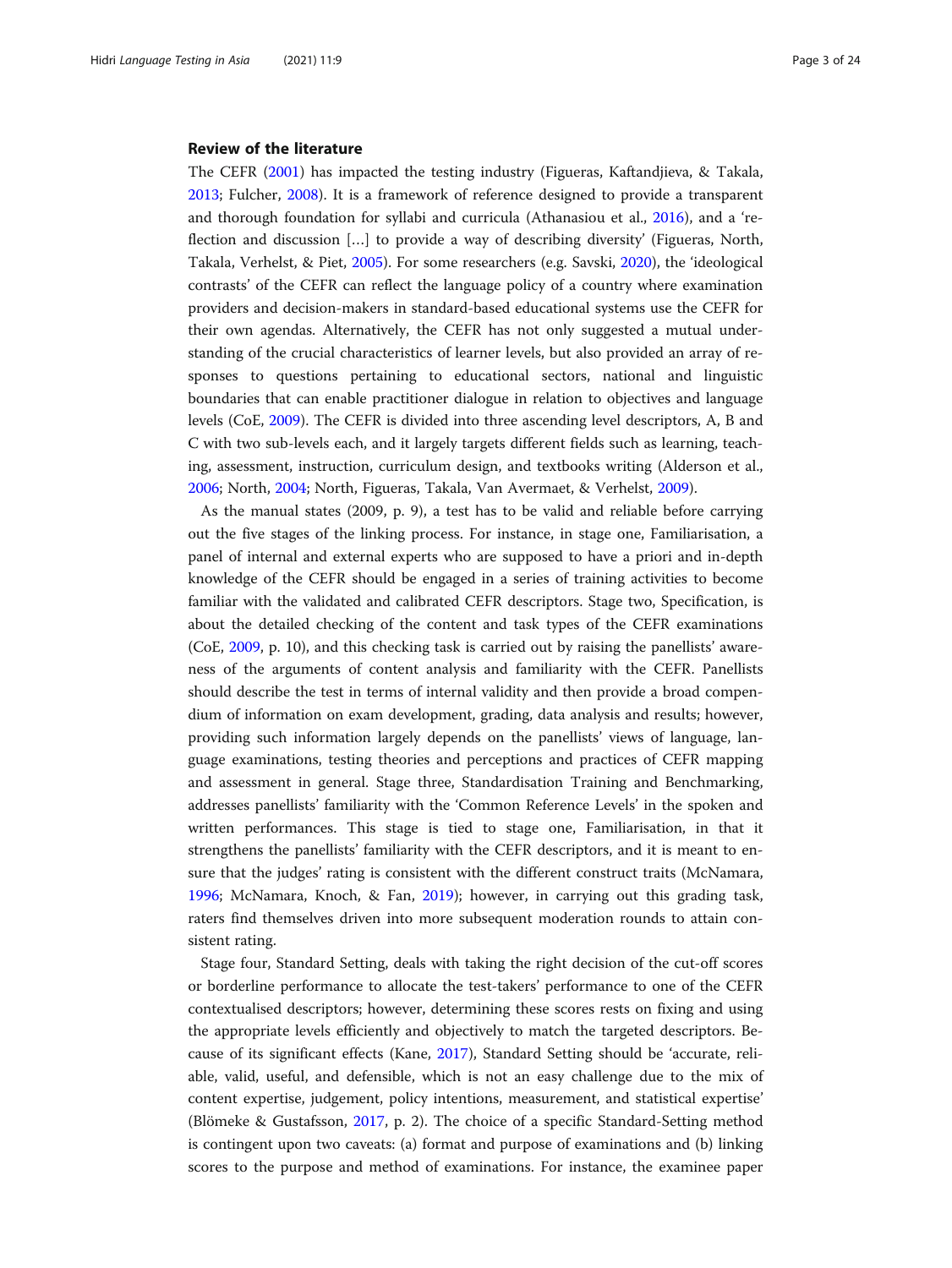selection method involves the scoring of polytomous items for judges to use exam replies instead of independent ratings to get the average score for each performance and then use this score as the 'minimum passing value' whose total summary is meant to determine each performance standard for the test (Hambleton, Jaeger, Plake, & Mills, [2000](#page-22-0), p. 359). The item descriptor matching method (IDM) can reliably reduce subjective evaluations while focusing on the tests' contents (Ferrara, Perie, & Johnson, [2014](#page-22-0)). The judges need to match test items with the test-takers' ability by highlighting what the test-takers should know and be able to do to reply successfully to an item. The content experts, who are also the panellists, are supposed to check the test-takers' replies and their knowledge and skills of the CEFR and they should also examine the borderline item score and use a scoring rubric to anchor these items at a specific CEFR descriptor by showing a high inter-rater reliability throughout subsequent rounds of consensus agreement. The test items are arranged based on their gradual difficulty level by using an Item Response Theory (IRT) scale. IDM and Basket methods ask for the requirements of an item and its matching with the 'can-do' descriptors (ALTE). However, despite its hypothetical nature, in the Basket method, an applicable method for the receptive skills, listening and reading, as well as grammar and vocabulary, panellists are required to put each item in a basket that matches the targeted CEFR descriptors by considering an abstract examinee's performance who is hypothetically supposed to answer an item correctly at a specific CEFR level. This method can be used in dichotomously binary scored test items such as multiple-choice and constructed items where a range of 0 to 2 partial credit is allowed.

In the last stage, Validation, panellists should check if familiarisation and training reached the objective of the initial planned evaluation by relying on collecting valid evidence from other stakeholders who are involved in the mapping task such as teachers. The manual (2009, p. 90) defines validation as '[…] the body of evidence put forward to convince the test users that the entire process and its outcomes are trustworthy.' Along with procedural and internal validity, panellists should do external validity to confirm the results of the other stages. It is commonly believed that the nature of the Validation outcomes always reflects the panellists' or teachers' views of examinations in general.

Some previous studies have targeted different Standard-Setting methods such as IDM method (Ferrara et al., [2014\)](#page-22-0), the Basket method (Cizek, [1993\)](#page-22-0), examinee paper selection method (Hambleton et al., [2000](#page-22-0)), Analytic Judgement method (Plake & Hambleton, [2001\)](#page-23-0), Body of Work method (Cizek & Bunch, [2007\)](#page-22-0), Angoff method (Angoff, [1971](#page-22-0)), Bookmark method (Mitzel, Lewis, Patz, & Green, [2001](#page-23-0)) and others. Nichols, Twing, Mueller, and O'Malley [\(2010\)](#page-23-0) addressed human judgement in being subjective, which means that reaching an agreement on a cut score might loom difficult. This result is echoed in the study carried out by Hein and Skaggs ([2010](#page-22-0)), who claimed that panellists faced difficulties in getting the overall cut-off score. Similarly, Papageorgiou ([2010](#page-23-0)) addressed the panellists' discussion to report the cut scores for students and found that selecting an appropriate score is challenging since external factors might vitiate current selections (see the 'Discussion' section on rater (in)consistency). Other studies used teachers' judgements in placing secondary-school participants in levels commensurable with the CEFR (Fleckenstein et al., [2018\)](#page-22-0); and others discussed the mapping of the Dutch state examination onto the CEFR by selecting cut-off scores for students' admission (Bechger, Kuijper, & Maris, [2009](#page-22-0)). Harsch and Kanistra [\(2020\)](#page-22-0) used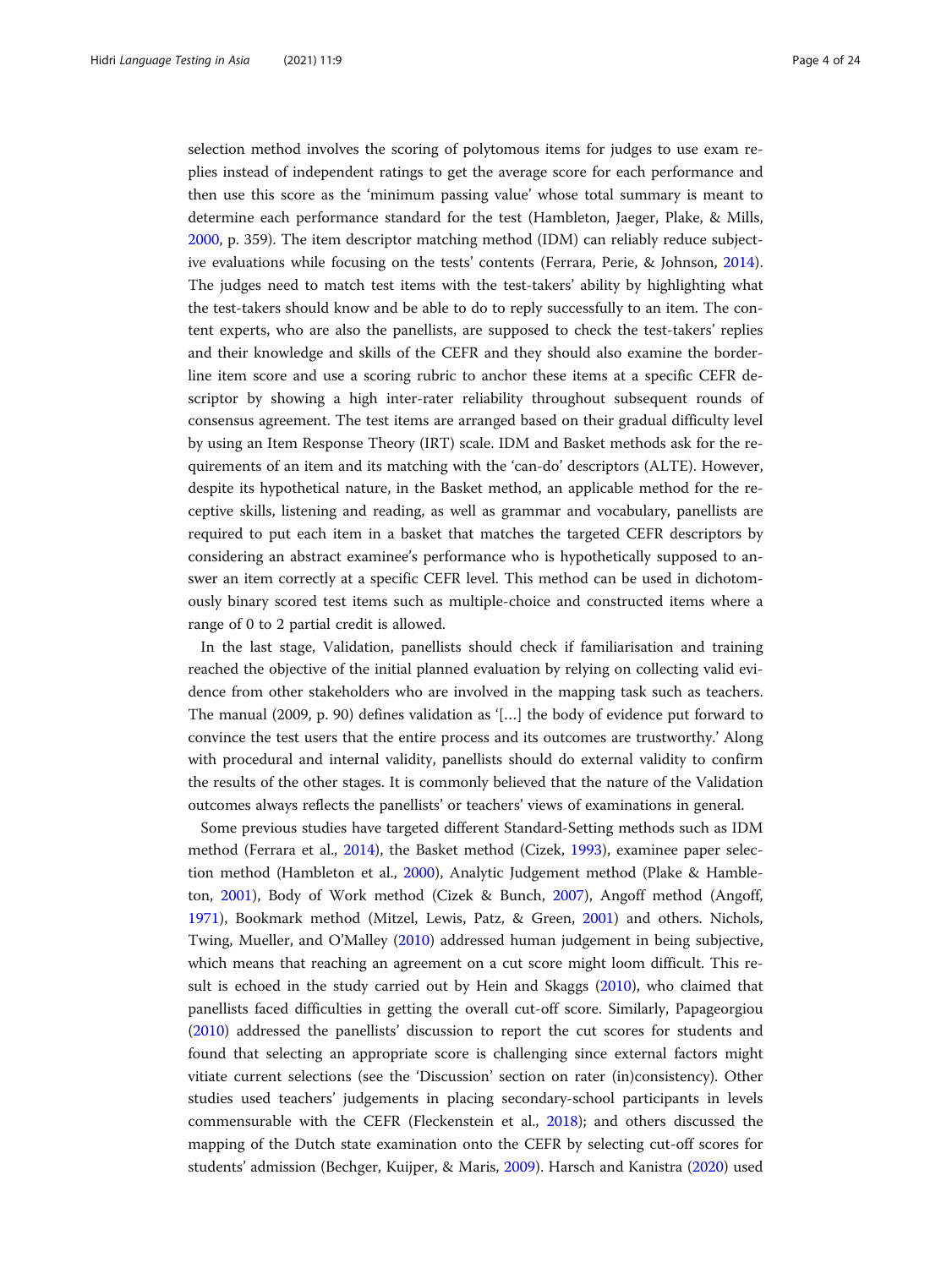the IDM method to link a suite of examinations to the CEFR and they found that panellists showed high consistent rating in the independent and integrated tasks. For Kim and Crossley ([2020](#page-22-0)), their model of analysis partly maps with the CEFR macrofunctions. In another study on the commensurability of IELCA with IELTS, Hidri ([2020](#page-22-0), p. 745) aptly used the equipercentile method and reported correlations of .98, .97, .94 and .95 for Listening, Reading, Writing and Speaking, respectively, between the IELCA and IELTS exams. Whatever the nature of Standard Setting might be, it is recommended that the stakeholders involved in the mapping tasks balance some methods to achieve objective and fair results.

Research on the use of stage four of the manual, Standard Setting, to build validity arguments for any type of examinations is abundant (e.g. Athanasiou et al., [2016;](#page-22-0) Ferrara et al., [2014;](#page-22-0) Fleckenstein et al., [2018](#page-22-0) and many others). Unfortunately, addressing the other four stages, along with this stage, in building these valid arguments has not been given its due momentum despite the fact that the manual (2009) hails all the five stages equally and does not in any way favour any particular stage to carry out the mapping task. What is perhaps particular about the current study is its hypothesis that the use of the manual mapping stages (2009) can ultimately build evidence to demonstrate the validity arguments of the IELCA examinations. This study goes further in trying to show that this evidence of validity arguments remains contingent upon the mandatory inclusion of all the five mapping stages of the manual (2009) as suggested in the following section.

#### Method

This study aimed to map the IELCA examinations onto the CEFR by following the manual's linking requirements (CoE, [2009](#page-22-0)). The IELCA entry level starts with entry 3, from B1 to C2. To describe the IELCA examinations, the Reading Module includes three sections of 40 items to be done in 1 h and 20 min. The 30-min Listening contains forty test items with extra 10 min to copy answers on the answer sheet. The listening items are allocated to three sections consisting of up to 8 short listening extracts, all lasting approximately 12 min in total. Candidates listen to the listening input once. The 1-h Writing Module includes two tasks for candidates to write 120–150 words and 180–220 words for tasks one and two respectively. The Speaking Module includes three sections that last [1](#page-5-0)1 min. Table 1 presents an overview of the IELCA examinations<sup>2</sup> and the Standard-Setting methods.

#### Familiarisation

The Familiarisation activities were meant to establish consistency in applying CEFR grading to all components. Recruiting the 14 panellists was carried out according to the manual (CoE, [2009](#page-22-0), p. 17–18) and it lasted 6 months. The panel, who was supposed to cover a combination of the 4 component areas, Reading, Listening, Writing and Speaking and for some qualifications, Speaking and Listening combined, were trained so that they could be familiarised with the sections of the CEFR, mainly the ones covering B1 to C2 levels. To demonstrate a representative sample of adequate expertise in language proficiency, the panel included a variety of disciplines ranging from rating, EFL

 $2$ For a more comprehensive overview of the types of tasks, check the LRN website.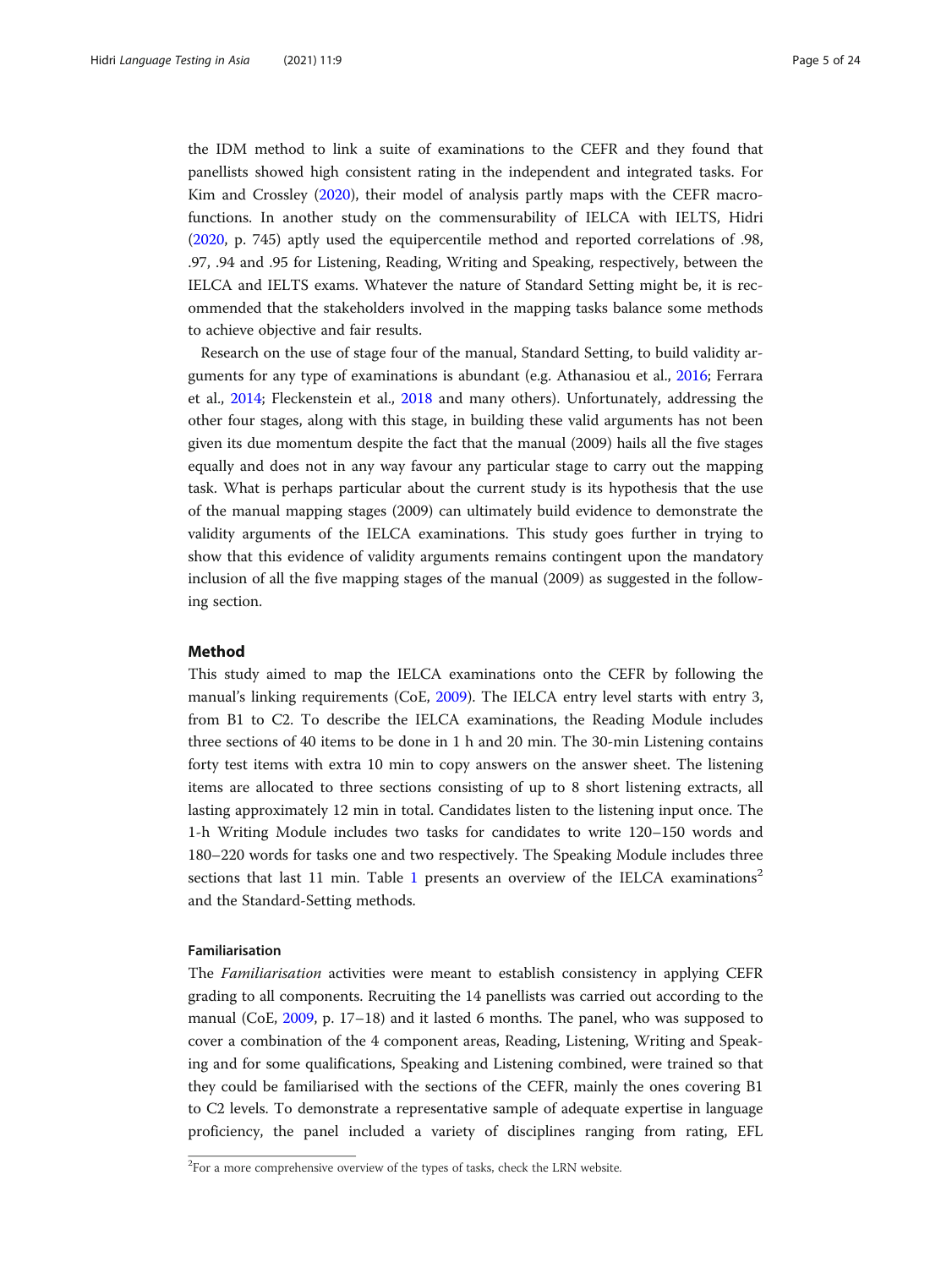| <b>Subtest and modules</b>                                  | Level                                               | Number of tasks                                              | Standard-setting<br>method  |
|-------------------------------------------------------------|-----------------------------------------------------|--------------------------------------------------------------|-----------------------------|
| - General Reading <sup>a</sup> (1 h 20 min)                 | Entry 3-Level 3 (CEFR<br>$B1-C2$                    | 40 items; three<br>sections                                  | Basket and IDM              |
| - Academic Reading (1 h 20 min)                             | Entry 3-Level 3 (CEFR<br>$B1-C2$                    |                                                              | Basket and IDM              |
| - Listening (1 subtest of General and<br>Academic) (30 min) | Entry 3-Level 3 (CEFR<br>$B1-C2$                    | 40 items; three<br>sections                                  | Basket and IDM              |
| - General Writing <sup>b</sup> (1 h)                        | Entry 3-Level 3 (CEFR<br>$B1-C2$                    | Section 1: (120-150<br>words)                                | Examinee paper<br>selection |
| - Academic Writing (1 h)                                    | Entry 3-Level 3 (CEFR<br>$B1-C2$                    | Section 2: (180-220)<br>words)<br>8 items for each<br>module | Examinee paper<br>selection |
| - Speaking (1 subtest of General and<br>Academic) (11 min)  | Entry 3-Level 3 (CEFR Section 1, 2 and 3<br>$B1-C2$ | 8 items for each<br>module                                   | Examinee paper<br>selection |

#### <span id="page-5-0"></span>Table 1 IELCA qualifications

<sup>a</sup>Reading Academic and General Modules have different text genres

b Writing Academic and General Modules have different prompt genres

teaching, standard setting, research and test development to an educational postgraduate level in linguistics and post-doctorate level in assessment and psychometric testing. Table 2 describes the internal and external panellists' scope of experience and education. The external members were examiners, examination/test constructors, or consultants in test development, not currently employed by LRN.

All panellists were required to have at least 5 years of teaching experience. Twelve of the 14 panellists had UK experience, while 9 out of 14 had an EFL abroad experience and then taught in other countries. The panellists were divided into two: Panel 1 covered receptive components (Reading and Listening), and panel 2 covered Speaking, Writing, and Speaking and Listening combined. For reasons of confidentiality and ethicality, the panellists' identities are not disclosed.

Due to the broad range in the location of panellists, the Familiarisation task was carried out via face-to-face and Skype meetings, with more in-depth tasks taking place during meetings. Meetings for both panels were held separately under the guidance of a coordinator expert in language testing and the CEFR. The pre-familiarisation stage, meant to study the relevant sections of the CEFR (B1 to C2), took place 21 days prior to the Familiarisation meeting. All panellists were required to (a) view the CEFR global scale alongside the completion of a matching exercise so that they could be (re)familiarised with language and keywords pertaining to each level, (b) orientate to the 'cando' descriptors within the Self-Assessment Grid through the completion of gap-filling activities, (c) be familiarised with the qualitative aspects of spoken language use

| <b>Table 4</b> Taricilists profile $(1 - 17)$                                                                |              |
|--------------------------------------------------------------------------------------------------------------|--------------|
| <b>Experience</b>                                                                                            | Education    |
| Teaching experience, including experience in CEFR levels, from Elementary (A1) to Proficiency (C2)<br>(100%) | CFI TA       |
| Examining/rating experience (54%)                                                                            | <b>DFITA</b> |
| Standard-setting experience (29%)                                                                            | BA           |
| Item writing/test development (31%)                                                                          | MA           |
| Research (38%)                                                                                               | PhD          |

| <b>Table 2</b> Panellists' profile ( $n = 14$ ) |  |
|-------------------------------------------------|--|
|-------------------------------------------------|--|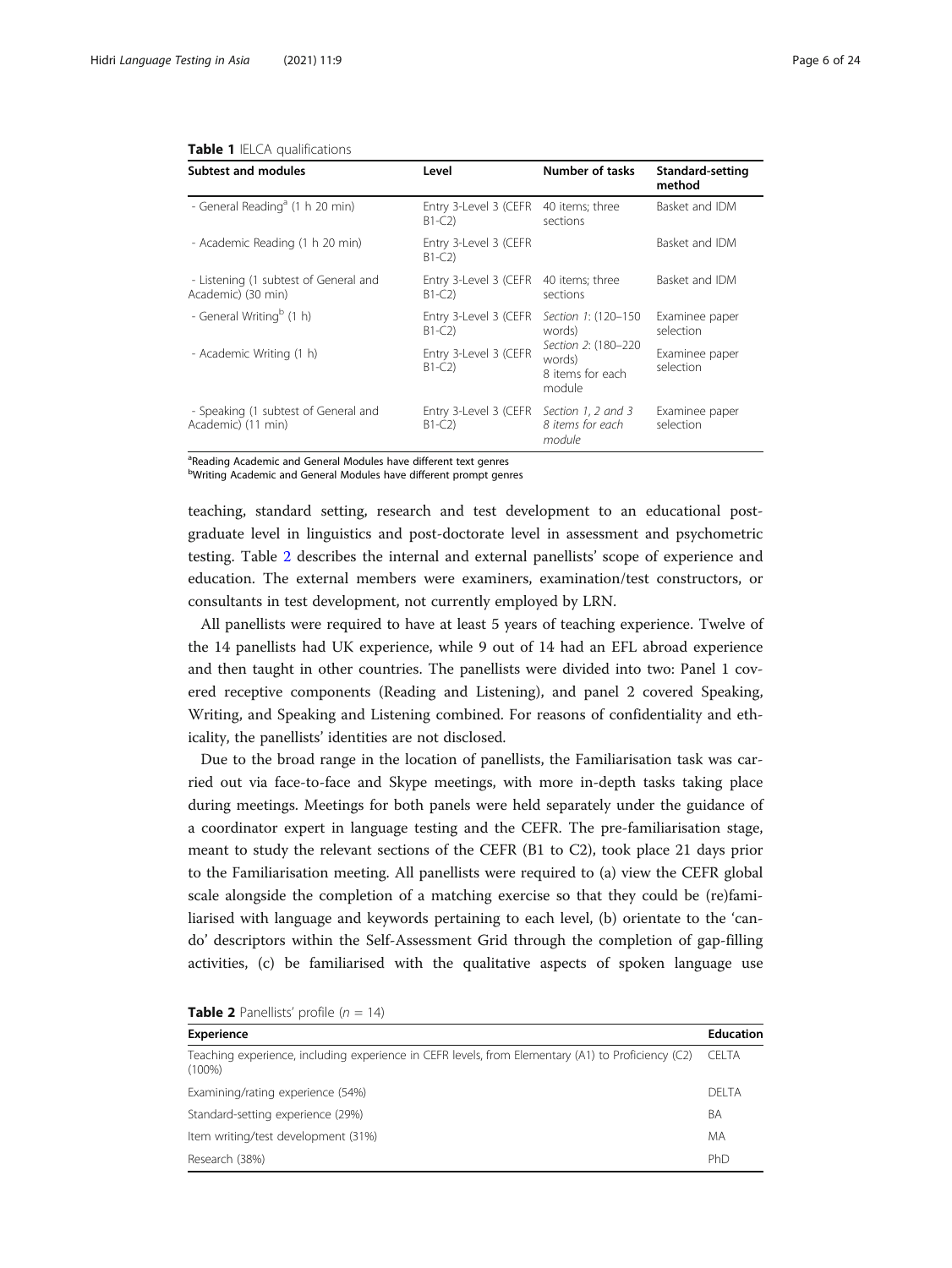through the completion of titling and gap-filling activities, (d) match descriptors' levels from the illustrative scales in the CEFR and (e) complete activities taken from the website <http://www.helsinki.fi/project/ceftrain/index.php.66.html>, thus demonstrating knowledge of the salient characteristics of each level. As C2 tasks were limited, past papers released to the public domain from other examining boards were used to benchmark proficiency items. Panel 1 worked on Reading and Listening. For Listening, alternative proficiency sample response  $(C1)$  focused on task 1  $(C1)$ , task 2  $(B1)$ , task 6 (B1) and task 4 (B2), while Reading focused on tasks 1 to 9 also with alternative proficiency sampled response C2. For panel 2, they addressed Speaking and Writing, and then Speaking and Listening combined. Speaking focused on task 1 (C1), task 4 (B2), task 8 (B1) and task 9 (B1). Listening had task 2 (B1). As for Writing, it included tasks 1 to 6 and 8 to 11 with alternative proficiency sampled responses C2. All tasks covered all targeted levels of the CEFR.

Two meetings, which were part of the Familiarisation process, were held at the LRN head office in London on 10th and 11th April 2014, and they started with reviewing the main issues identified from the remote Familiarisation activities. During the meeting, the groups were paired off to recap the salient features of the CEFR per level while noting the relevance of each feature to the LRN examinations and relevant subtests for the linking process. A matching exercise followed this task to reinforce the conclusions rounded off by the pair work and group discussion activities. The rating instruments used commenced with a global overview of the candidates' levels before tapping into the level more deeply through using Table C2 from the CEFR to give a more comprehensive profile on candidates' performance. The plus levels were used too, where a candidate's response was considered stronger than B1 but not quite B2. The process of reaching a consensus view also required referring to transcripts of spoken production or key areas of the written script where panel members had used specific areas of response to support their judgement. The discussion points were easier to refer to and scrutinise in cases of disparity since all individual and pair activities had been recorded.

The training sessions took place from 10th to 15th April 2014, followed by the Familiarisation meetings on 8th and 9th May 2014. Each day was devoted to a single component spanning from B1 to C2 of the CEFR. In overviewing training on Reading and Listening, re-familiarisation was conducted for each area by highlighting the Familiarisation results. This task led to the training session of A1-C2, where relevant, on the CEFR by covering the salient characteristics for reception, particularly B1-C2. The panel members were required to (a) complete the table with the correct headings transferred from the table (CoE, [2009](#page-22-0), p. 124), (b) complete matching activities that connected levels with descriptors and (c) complete gap-filling activities in relation to the 'can-do' descriptors. The main features observed were then recapped, highlighting the differences between B1 and B2, and then B2 and C1. The differences between C1 and C2 were evident among panel members.

Panel 2 training for Speaking, Speaking and Listening, and Writing was again conducted for each area while fleshing out the familiarisation meeting results in April and recapping on the observations found. Panel 2 training session covered the salient characteristics, mainly focusing on B1-B2 for Listening and C1-C2 for Speaking. Panel members were required to (a) complete the bold points of the table with the correct points transferred from Table C1, (CoE, [2009,](#page-22-0) p. 184); (b) complete matching activities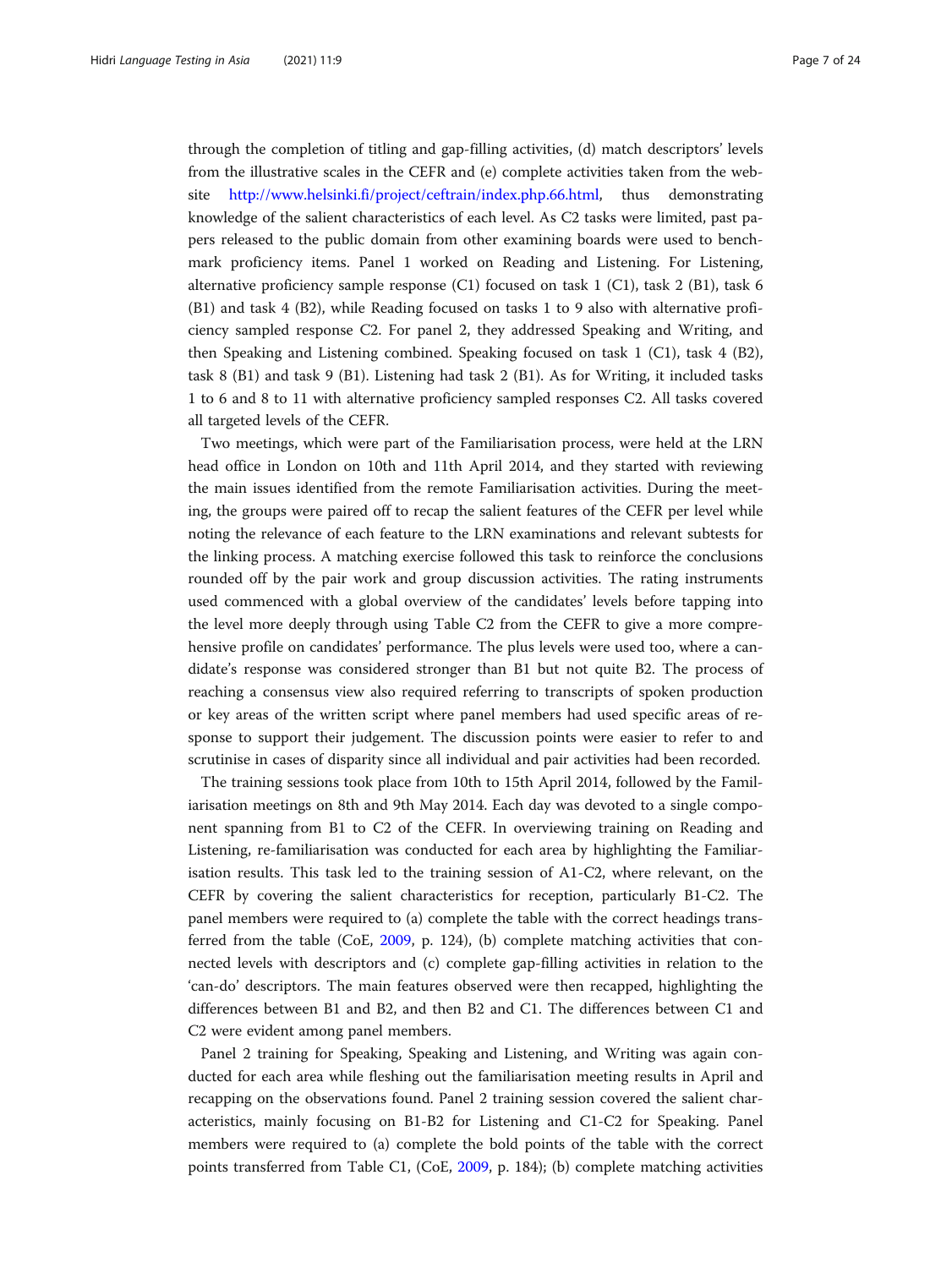that connected the level with the descriptor; (c) complete gap fill activities as to the 'can-do' descriptors for Speaking, Listening and Writing; (d) match the CEFR descriptors and marks allocation from the mark schemes for Speaking and Writing components of IELCA; and (e) carry out two rounds of CEFR level and mark scheme allocation as in Table 3.

The data collected during the Familiarisation stage was analysed using Cronbach alpha and intra-class correlation coefficient with the CEFR levels being assigned by the panellists and converted into numbers. A two-facets Rasch analysis was performed using the FACETS 3.71.2 (Linacre, [2013a](#page-22-0)), and it implemented the ratings that raters awarded to examinees to estimate individual rater severity and task difficulty.

#### Specification

The Specification phase, meant to form a claim on linking each subtest's content in relation to the CEFR, involved the reinforcement of knowledge and content analysis built in the Familiarisation stage. The LRN's inhouse test development team passed to the panel for agreement and further completion. After agreeing on the relevant forms, the group was given sufficient time to work in groups and highlight key answers to be inserted into the forms. The panel was then divided into two groups, with each group being assigned one person to feedback into the session where observations were highlighted for discussion. Table [4](#page-8-0) outlines the forms used to build the content analysis evaluation (CoE, [2009,](#page-22-0) p. 126–147).

Through completing the Specification stage, the construct of each subtest sparked reflection of candidate competency through the embedment of the list below into items, rubrics and mark schemes:

- Genre and background of each text/extract setting
- Communication tasks
- Text and extract length
- Difficulty scale of text and extract
- Rubric for lexical and grammatical range and accuracy
- Difficulty scale in relation to the CEFR scales
- Socio-linguistic (e.g. linguistic markers, register, adequacy and dialect), strategic and pragmatic competencies

#### Standardisation, training and benchmarking

Standardisation took the form of benchmarking judgements through additional samples at all points on the scale, including the plus levels, which reinforced the

| Speaking      |               |               | Speaking and Listening Writing Apply level to CEFR Apply grade to LRN mark scheme |
|---------------|---------------|---------------|-----------------------------------------------------------------------------------|
| $B1 \times 2$ | $B1 \times 2$ | $B1 \times 2$ |                                                                                   |
| $B2 \times 2$ |               | $B1 \times 2$ |                                                                                   |
| $C1 \times 2$ |               | $B2 \times 2$ |                                                                                   |
| $C2 \times 2$ |               | $C1 \times 2$ |                                                                                   |
|               |               | $C2 \times 2$ |                                                                                   |

Table 3 CEF level and mark scheme round allocation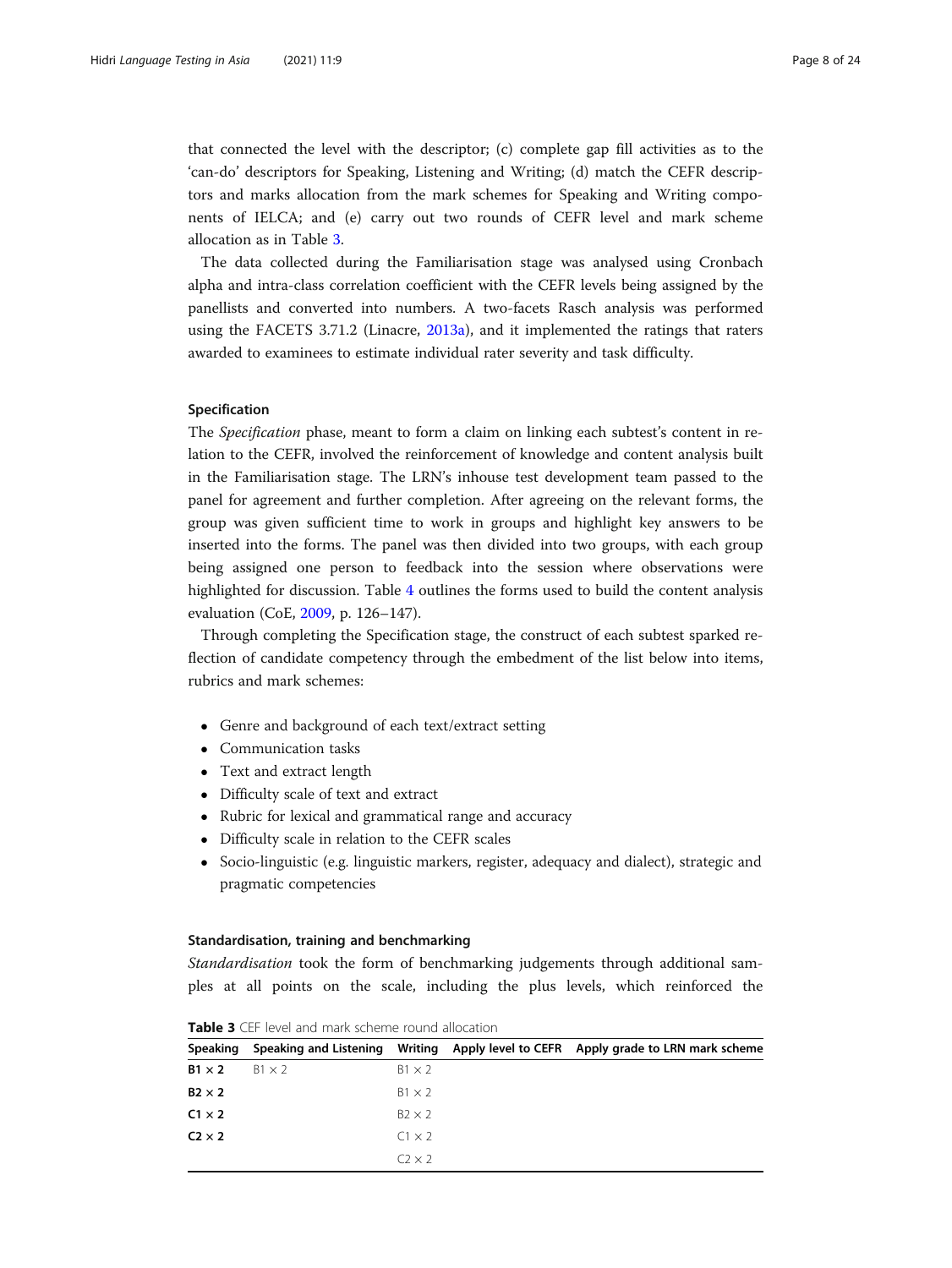| IELCA content analysis evaluation | Level claimed                    | <b>Qualifications forms</b>        |
|-----------------------------------|----------------------------------|------------------------------------|
| Reading comprehension             | B <sub>1</sub> to C <sub>2</sub> | A1-General Examination Description |
| Listening comprehension           | B1 to C2                         | A2-Test Development                |
| Spoken interaction                | B1 to C2                         | A3-Marking                         |
| Spoken production                 | B1 to C2                         | A4-Grading                         |
| Written interaction               | B1 to C2                         | A5-Reporting Results               |
| Written production                | $B1$ to $C2$                     | A6-Data Analysis                   |

#### <span id="page-8-0"></span>Table 4 IELCA content analysis evaluation

familiarisation and training process. It was observed with some panel members that the application of the CEFR was second nature and that the metalanguage used throughout the manual was of common usage, whereas other panel members, despite their familiarity with the CEFR levels, used a different type of language. Most importantly, the terminology that panel members used unequivocally echoed their knowledge of the CEFR principles.

#### Standard setting

In the Standard-Setting stage, the panel, who were also the examiners, used the Basket method and IDM method in the Reading and Listening sections. This selection was made individually, with each member who was given sufficient time to cast judgement with the level and rationale behind the level assigned. The method used for the productive skill was the examinee paper selection. Samples chosen for the Speaking and Writing sections are born from live test sittings and reflected substantially different bands in the mark scheme corresponding to each section, except for the Speaking section, where the boundaries between the different CEFR levels were not clear.

#### Validation

For empirical Validation, the manual (2009) suggests some ways for undertaking the linking process. For external validity evidence, the panellists collected teacher judgements as the external criterion to be implemented towards the examinations' internal validity. Table 5 details the LRN competency profiles of the candidates as part of the recruitment process.

It was essential that examiner reliability fall in line with LRN quality assurance standards. All examiners had to attend examiner induction training and complete posttraining, whereby their rating performance was analysed statistically through the manyfacet Rasch model. On completion of this task, they were then assigned as examiners/ raters, which helped identify lenient, severe and inconsistent examiners/raters. All examiners/raters were given a chance to improve as examiners/raters through regular monitoring and feedback in addition to annual standardisation followed by

| Table 5 Candidates Profile in the External Validation Stage |  |
|-------------------------------------------------------------|--|
|-------------------------------------------------------------|--|

|          | <b>Total</b> | Age       | Gender |      | Origin |           |          |           |
|----------|--------------|-----------|--------|------|--------|-----------|----------|-----------|
|          | no.          | group     | Female | Male | Indian | Malaysian | Nigerian | Pakistani |
| General  | 304          | 16-51     | 88     | 216  | 114    | 43        | 83       | 64        |
| Academic | 293          | $15 - 51$ | 93     | 200  | 83     | 40        | 20       | 50        |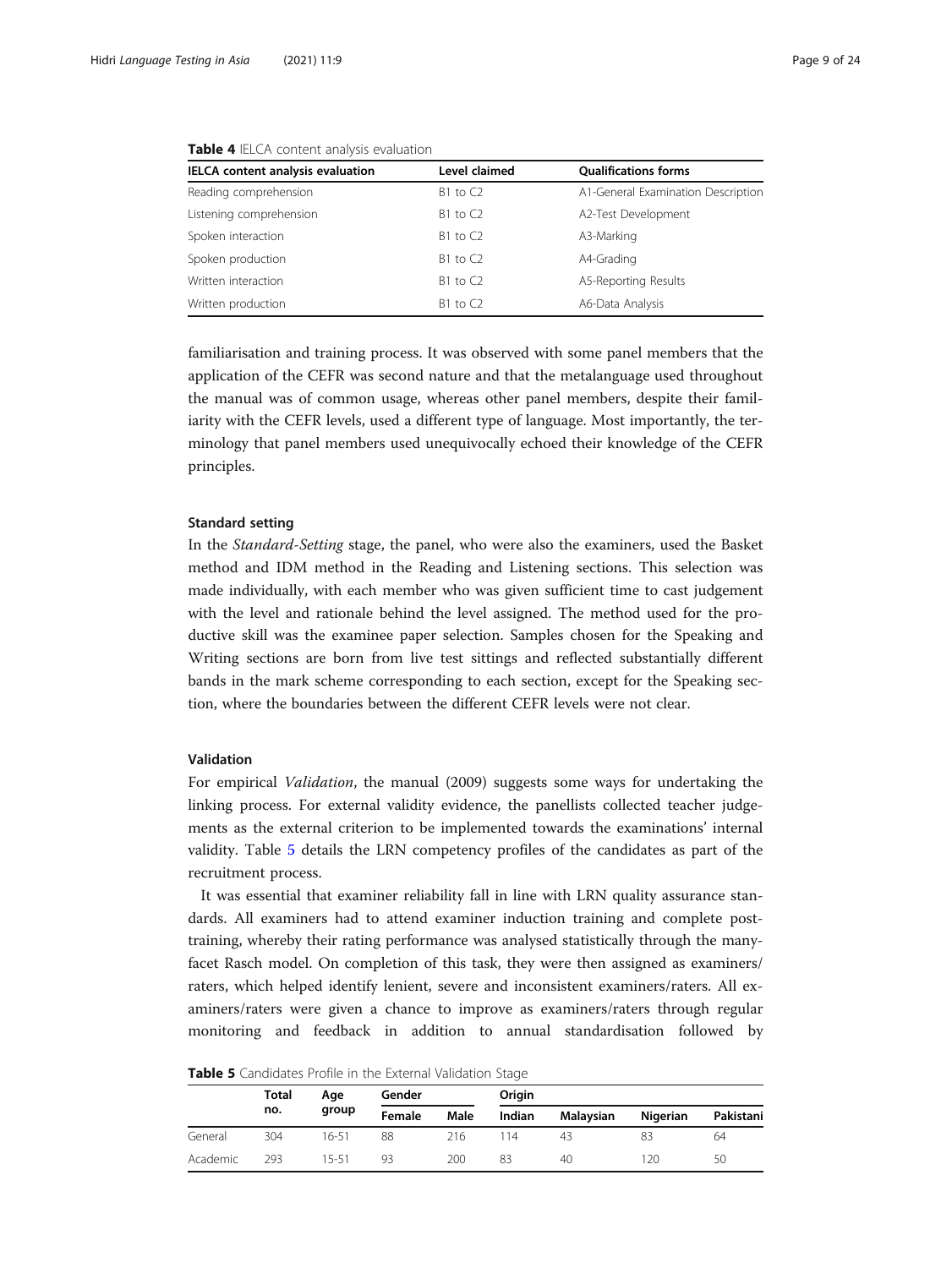performance appraisal. However, where inconsistencies were identified, examiners/ raters were not entered into the pool for that allocation of sessions until their rating performance was considered consistent. For external validation, the results of teacher estimates were chosen as external criteria. All teachers were asked to provide judgements regarding students' language proficiency levels, which were compared with the students' actual test scores.

#### Results

The study tried to link the IELCA examinations to the CEFR by corroborating the relevant evidence for this mapping task. The different linking phases led to valid and reliable results. In the Familiarisation phase, panel members needed to orientate more to specific areas related to Reading, Listening and Speaking. In the Reading component in Task 2 (B1), the Familiarisation meeting outcomes led to re-familiarising the salient features of 'identifying cues and inferring' and 'reading for information and argument' from B1 to B2+. Some panel members pitched this exercise at B1 for 'reading for information and argument' due to the items requiring a higher competency level than the text itself. An in-depth discussion involving the relevant descriptors highlighted the need for panellists to re-evaluate and define 'identifying cues and inferring', 'reading for information and argument' and the redefinition of the requirements of the items in the task. In the Listening component area in Task 2 (B1), the familiarisation meeting outcomes led to re-familiarising the salient features of 'identifying cues and inferring'.

Table 6 presents the analyses indicating the judges' scores in understanding the CEFR scales.

Some panel members thought the exercise was more difficult than the target level due to one of the speakers' accent and some of the unknown vocabulary and phrasal verbs. However, B1 level requires listeners to infer the meaning of unknown words through the context with the pace of delivery of this particular task beyond the

|                | (B1-C2 CEFR)   |    |                |    |                |                |                |    |    |                |    |                |
|----------------|----------------|----|----------------|----|----------------|----------------|----------------|----|----|----------------|----|----------------|
| L1             | L <sub>2</sub> | L4 | R <sub>1</sub> | R2 | R <sub>3</sub> | <b>S1</b>      | <b>S4</b>      | S5 | S6 | W <sub>2</sub> | W4 | W <sub>6</sub> |
| 1              | 3              | 6  | 1              | 9  | 3              | 1              | 5              | 3  | 1  | 5              | 1  | 3              |
| 1              | 3              | 1  | 1              | 3  | 3              | $\overline{2}$ | 5              | 3  | 1  | $\overline{4}$ | 1  | 3              |
| 1              | 3              | 5  | 1              | 3  | $\overline{4}$ | 1              | 5              | 3  | 1  | 5              | 6  | 3              |
|                |                |    |                |    |                | 1              | 5              | 5  | 3  | 5              | 6  | 9              |
| 1              | $\overline{4}$ | 5  | 6              | 9  | $\overline{4}$ |                |                |    |    |                |    |                |
|                |                |    |                |    |                | 1              | 3              | 5  |    | 6              | 1  | 3              |
|                |                |    |                |    |                | 1              | 3              | 5  | 5  | 5              |    | 3              |
| 1              | 3              | 5  | 1              | 3  | 3              | 1              | 5              | 3  | 1  | 5              | 1  | 3              |
| 1              | $\overline{3}$ | 5  | 1              | 3  | 3              | 1              | $\overline{4}$ | 5  | 5  | 5              | 1  | 9              |
| $\overline{2}$ | 3              | 5  | 1              | 3  | 3              | 1              | 5              | 3  | 1  | 5              | 1  | 3              |
|                |                |    |                |    |                | 1              | 5              | 3  | 1  | 5              | 1  | 3              |
|                | 3              | 5  | $\overline{2}$ | 8  | 9              |                |                |    |    |                |    |                |
| 1              | 3              | 5  | 1              | 3  | 3              |                |                |    |    |                |    |                |
| 1              | 3              | 5  | 1              | 9  | 3              |                |                |    |    |                |    |                |

**Table 6** Judges' scores in the Familiarisation tasks ( $n = 14$ )

1, raters from R1 to R14 = Ma, Ol, Em, Ra, Sa, Ja, Ro, Ni, So, Tr, Ek, Ca, Ma and Jo; 2, ratings were coded by the following scheme:  $c2 = 1$ ,  $c1 = 2$ ,  $b2 = 3$ ,  $b1^+ = 4$ ,  $b2 = 5$  and  $b2^+ = 6$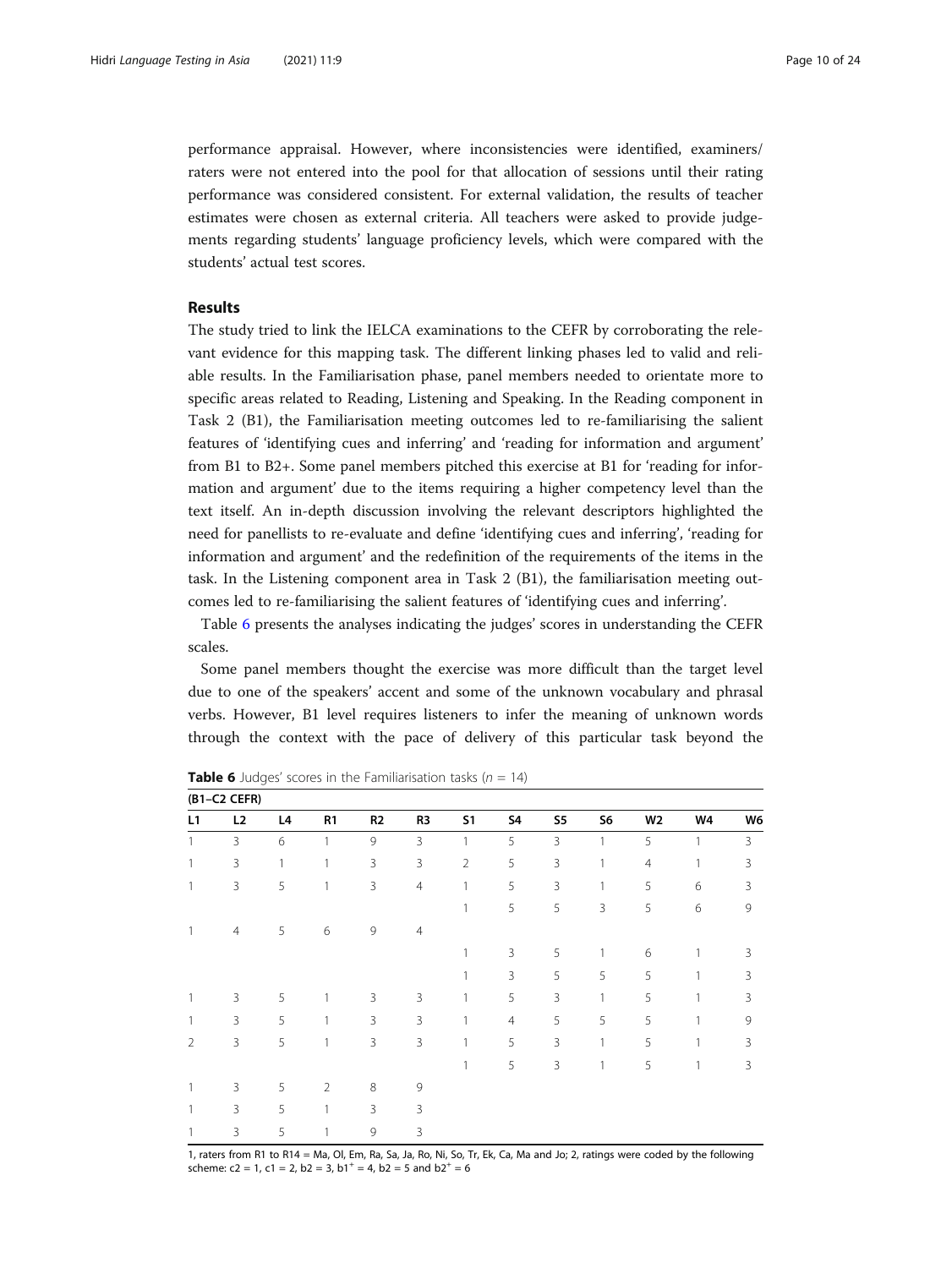capability of B1, with no background noise or interference. In the Speaking component area in Task 8 (Liam), the familiarisation meeting outcomes led to re-familiarising the salient features of 'fluency' and 'coherence'. Some judges thought Liam's level was slightly higher than B1. Also, the comparison to Liam's partner bore some confusion in pitching Liam's level independently from Larry. Liam's confidence, pronunciation and general application of language served as a mask for some panel members in enabling themselves to focus on the underlying features of his level.

To explore the source of rater effect in familiarised CEFR levels from B1 to C2, the two-facet Rasch model measurement was used with the global fit results displaying the dataset that sufficiently fit this model well (i.e. rater and task). Rater severity and task difficulty were equally calibrated on the same interval, i.e. logit scale, which allowed to interpret the results of unifying the reference scale. The data-model fit was evaluated by examining unexpected responses (see Table 7 for the FACETS analysis) given the model's assumptions. A palatable model can be attained when about 5% or less of (absolute) standardised residuals are  $\geq 2$ , and about 1% or less of (absolute) standardised residuals are  $\geq 3$  (Linacre, [2013b\)](#page-22-0). According to Table 7, five unexpected responses had standardised residuals larger than 3.0, taking 1.9% of the ensemble of responses (260) and indicating a good global model fit.

Table [8](#page-11-0) presents rater code, rater severity, error and infit and outfit mean-square values and other group statistics (mean, standard deviation of the mean, separation index fixed chi-square with degree of freedom and significance level) accompanying each map. The results of the two-facet calibrations for averaged ratings on the B1-C2 tasks are mapped out in Table [8](#page-11-0) where columns 1–5 display the logit scale, estimates of intra-rater severity with raters at the top being more severe than those at the bottom, task difficulty (tasks located higher were more difficult to receive high ratings than tasks located lower in the column) and the nine-point rating scale transformed from the raw rating scale from C2 to B1, respectively. Rater effect can be evaluated through the mean of measure (logit), standardised error of mean, chi-square (with degree of freedom and significance level), separation index and separation reliability.

The severity span between the most lenient rater Sa ( $logit = .94$ ) and the most severe rater Ol (logit =  $-$  .67) was 1.61 logits which was confirmed by the fixed chi-square value (with degree of freedom) of 58.6 (13), significant at  $p = .000$  level. However, the relatively small value of separation  $(r = 2.06)$  indicated that the extent of rater severity variation was not large. Examining the variable map, Fig. [1](#page-11-0), revealed that rater severity measures (column 1) were roughly located between two horizontal levels of − 1 to + 1 logit values, thereby indicating a certain degree of variation in rater severity levels among the 14 raters. Columns 2 and 3 included the tasks measured and the scale to map these performances. The individual fit of rater performance was evaluated

| Category | Score | Expected | Residual | Standardised residual | Rater  | Task   |
|----------|-------|----------|----------|-----------------------|--------|--------|
|          |       | 1.0      | 1.0      | 4.4                   | 10 Tri | 14 LT1 |
| 6        | 6     | 2.6      | 3.4      | 3.4                   | 5 Sa   | 17 RT1 |
|          |       |          | .9       | 3.2                   | $2$ OI | 20 ST1 |
| 6        | 6     | 2.0      | 4.0      | 3.9                   | 3 Em   | 25 WT4 |
| 6        | 6     | 2.8      | 3.2      | 3.2                   | 4 Ra   | 25 WT4 |

Table 7 Unexpected responses (7 residuals) (CEFR Level B1-C2)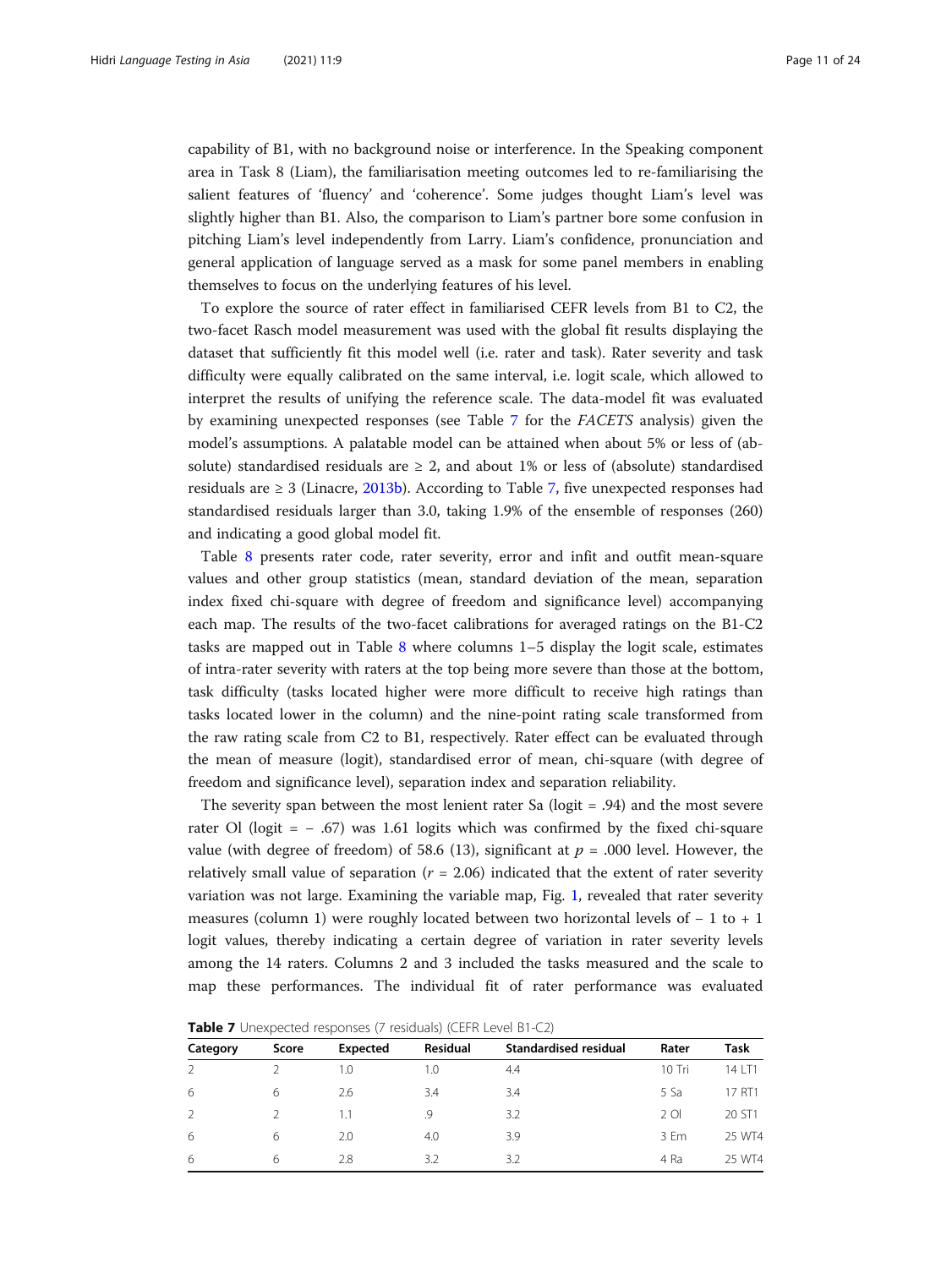| Rater           | Raters         | Rater                                 | Error | <b>Fit</b> |                    |
|-----------------|----------------|---------------------------------------|-------|------------|--------------------|
| code            |                | severity<br>measure<br>(in<br>logits) |       | Infit MnSq | <b>Outfit MnSq</b> |
| R <sub>2</sub>  | O <sub>l</sub> | $-.67$                                | .49   | .79        | .87                |
| R8              | Ni             | $-.58$                                | .30   | .23        | .25                |
| R13             | Ma             | $-.56$                                | .47   | .33        | .26                |
| R <sub>10</sub> | Tr             | $-.55$                                | .32   | .98        | .92                |
| R6              | Ja             | $-.54$                                | .41   | .31        | .38                |
| <b>R11</b>      | Ek             | $-.54$                                | .25   | .23        | .35                |
| R <sub>3</sub>  | Em             | $-.40$                                | .82   | .82        | .87                |
| R7              | Ro             | $-.40$                                | .75   | .74        | 1.03               |
| R9              | So             | $-.25$                                | 1.24  | .86        | .85                |
| R1              | Ma             | $-.03$                                | 1.42  | .83        | 1.68               |
| R4              | Ra             | .35                                   | 1.69  | 1.42       | .83                |
| <b>R14</b>      | Jo             | .35                                   | 1.23  | .97        | 2.03               |
| R12             | Ca             | .76                                   | 1.62  | 1.08       | 1.31               |
| R <sub>5</sub>  | Sa             | .94                                   | 2.59  | 2.82       | 2.96               |

<span id="page-11-0"></span>

|  |  |  | <b>Table 8</b> Raters measurement report in the Familiarisation activity ( $n = 14$ ) |  |  |  |  |  |
|--|--|--|---------------------------------------------------------------------------------------|--|--|--|--|--|
|--|--|--|---------------------------------------------------------------------------------------|--|--|--|--|--|

Group statistics:  $M = -.15$ , SD = .52, Separation = 2.06, Reliability =.81, fixed Chi-Square (df) = 58.6(13),  $p = .00$ 

referring to rater fit indices (column 5, Table 8), presenting two mean-square statistics showing data-model fit for each rater: Infit and outfit with the former being sensitive to an accumulation of unexpected ratings and the latter to individual unexpected ratings. Both can value from 0 to infinite, but with an expected value of 1 (Linacre, [2002](#page-22-0); Myford & Wolfe, [2003\)](#page-23-0).

| Measr  +rater |    |    |    |            | $ \text{-tasks} \text{Scale} $   |                |
|---------------|----|----|----|------------|----------------------------------|----------------|
| -measure-     |    |    |    |            |                                  |                |
| $4 +$         |    |    |    |            | $\ddot{}$                        | $+ (9)$        |
|               |    |    |    |            |                                  |                |
|               |    |    |    |            | $\ast$                           |                |
| $1 + Sa$      |    |    |    |            | $\ddot{}$                        | $\ddot{}$      |
|               |    |    |    |            | $\ast$                           |                |
| Ca            |    |    |    |            | $**$                             | 7              |
|               |    |    |    |            |                                  |                |
|               |    |    |    |            |                                  |                |
| Jo            | Ra |    |    |            | $\ast$                           |                |
| $\ast$        |    |    |    |            | $***$<br>$\ast$                  | 6              |
| $0 * Ma$      |    |    |    |            | *<br>$**$                        | 5              |
| So            |    |    |    |            | $\ast$                           |                |
| Em            | Ro |    |    |            |                                  |                |
| Ek            | Ja | Ma | Ni | ${\rm Tr}$ |                                  | $\overline{4}$ |
| 01            |    |    |    |            |                                  |                |
|               |    |    |    |            |                                  |                |
| $-1 +$        |    |    |    |            | $+ *$                            | $\ddot{}$      |
|               |    |    |    |            |                                  |                |
| $-3 +$        |    |    |    |            | $\begin{array}{c} + \end{array}$ | $+ (1)$        |
| Measr +rater  |    |    |    |            | $* = 1   Scale $                 |                |
|               |    |    |    |            |                                  |                |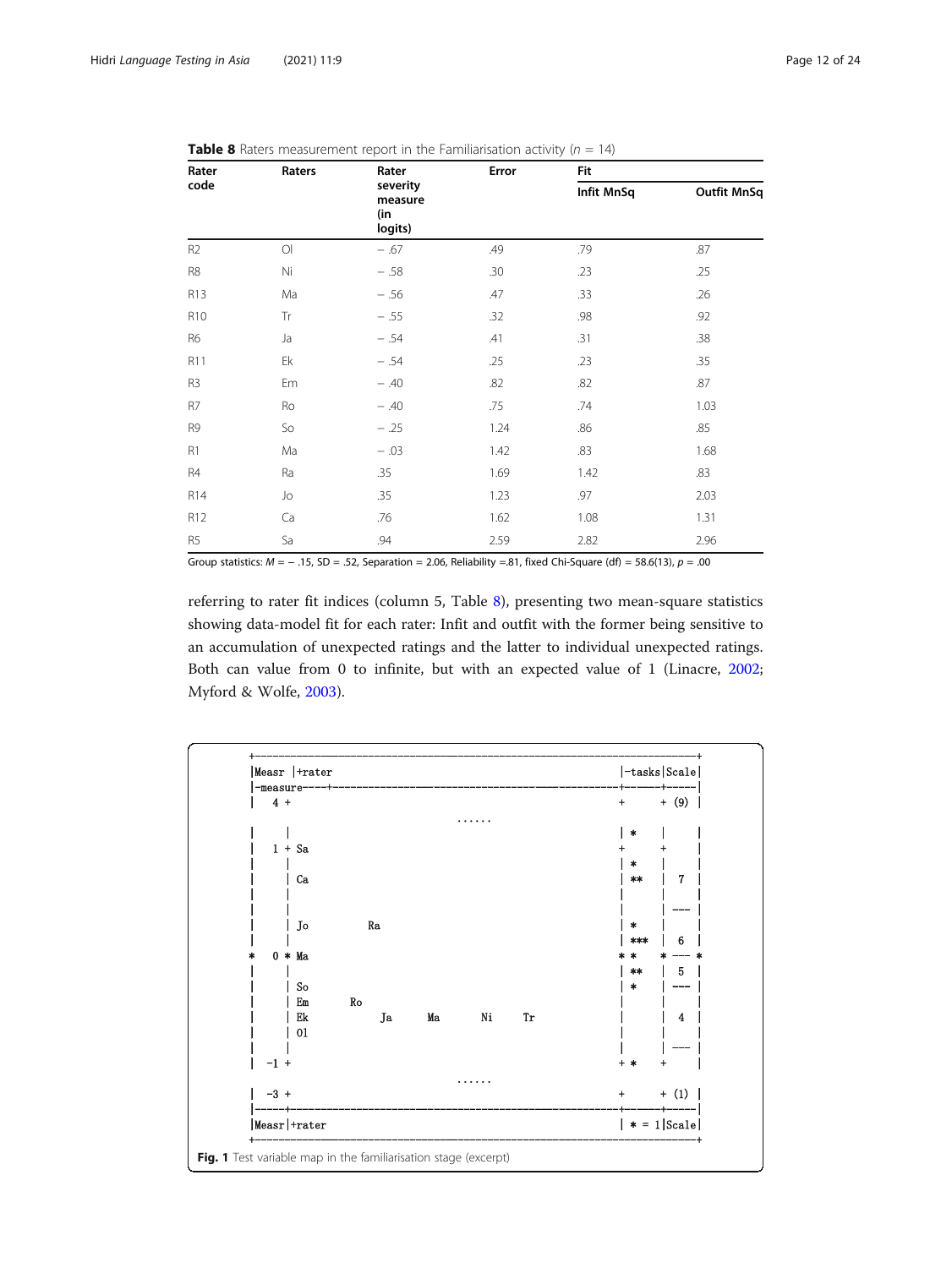As can be seen in column 5, individual rater infit values ranged from .23 (Ni) to 2.82 (Sa) and the outfit values ranged from .25 (Ni) to 2.96 (Sa). If applying the wide range of lower and upper limits control, four raters were sceptical of insufficient fit (i.e. Ni, Ma, Ek and Ja) and at least one rater (i.e. Sa) was suspected of central tendency or halo effect for overfitting (see Engelhard, [2009](#page-22-0); Myford & Wolfe, [2003](#page-23-0)). Table 9 provides a further summary of rater fit description.

Retraining at this stage came in the form of more sampling taking place for B1-C2 levels, followed by discussion against the relevant descriptors of the CEFR (CoE, [2009](#page-22-0)). Following the CoE ([2009](#page-22-0), p. 36–54), to be assured of confidence in the panel members for the Standard-Setting phase, it was essential to follow all the linking stages to complete the training of the panel members. Given the discrepancies highlighted, the following steps were followed with each panel member equipped with:

- The Salient Characteristics for reception (CoE, [2009:](#page-22-0) Table A2, p. 124 and 125)
- The Global Oral Assessment Scale (CoE, [2009:](#page-22-0) Table C1, p. 184) of the CEFR to maintain their global impression of candidate level for spoken performance
- The Oral Assessment Criteria Grid (CoE, [2009:](#page-22-0) Table C2, p. 185) for spoken performance
- The Supplementary Criteria Grid–plus levels (CoE, [2009:](#page-22-0) Table C3, p. 186) for spoken performance
- The Written Assessment Criteria Grid (CoE, [2009:](#page-22-0) Table C4, p. 187) for written performance
- All relative descriptor levels of the CEFR
- [The Association of Language Testers in Europe \(ALTE\)](#page-23-0) 'Can Do' Statements
- A selection of subtest item responses-Writing and Speaking (not used in standard setting)

This stage was then followed by a second round of data collection using Cronbach alpha and intra-class correlation coefficient. Results in Table [10](#page-13-0) indicated that the judges were highly reliable in using the CEFR scales at the end of the final training session.

In the Specification phase, changes to related subtests and supporting specification documents are detailed in italics on the relevant mark schemes. First, the Specification process enabled the team to objectively recognise gaps in the mark scheme against the CEFR descriptors. Second, the C1 Task Achievement descriptor in IELCA speaking, relating to Qualitative Factors for Reception-Table A3, CEFR, was lengthened to-'able to understand prompt and respond appropriate to the prompt through identifying speaker's attitude and opinion through tone of voice, intonation, and stress.' Third, the B2 Task Achievement descriptor in IELCA Speaking, relating to Qualitative Factors for Reception-Table A3, CEFR, was lengthened to 'where clarification is needed can use

|  | Table 9 Summary of the rater fit description |  |  |
|--|----------------------------------------------|--|--|
|--|----------------------------------------------|--|--|

| Logits           | Infit                                                                                          | Outfit      | <b>Notes</b>                    |
|------------------|------------------------------------------------------------------------------------------------|-------------|---------------------------------|
| Less than .50    | Ni Ma Fk Ja                                                                                    | Ni Ma Fk Ja | Insufficient variation          |
|                  | Between .50 and 1.50 OI Tr Em Ro So Mar Ra Jo Ca OI Tr Em Ro So Ra Jo Ca appropriate variation |             |                                 |
| Larger than 1.50 | Sa                                                                                             | Sa Jo Ma    | Central tendency or halo effect |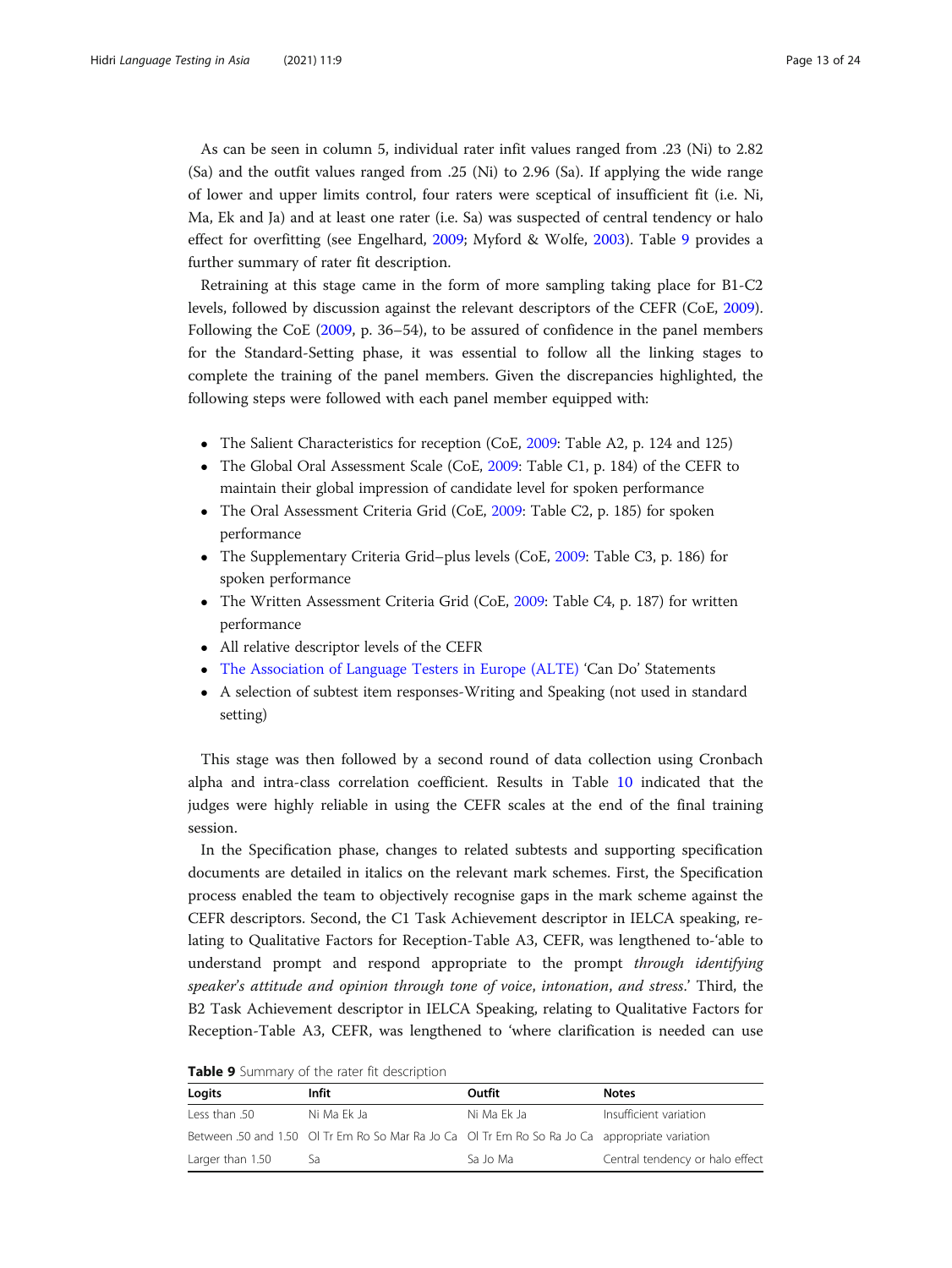|              | Listening | Reading | Speaking | Writing |
|--------------|-----------|---------|----------|---------|
| <b>ALPHA</b> | .99       | .99     | Q<br>    | .99     |
| ICC          | QЬ        | 94      | .78      | .95     |

<span id="page-13-0"></span>

|  |  |  |  | Table 10 Judges' rating reliability |
|--|--|--|--|-------------------------------------|
|--|--|--|--|-------------------------------------|

strategies in order to understand.' Finally, C1 Language and Appropriacy descriptor for IELCA Speaking, relating to the Factors for Grammatical Accuracy scale was amended from 'Language is generally accurate...' to 'Language is consistently accurate with rare grammatical errors, although there may be minor slips'.

In the Standardisation stage, the methodology advised in the manual (2009) was followed spanning a 6-month period. Due to a lack of a sufficient number of C2 items in IELCA subtests of Reading and Listening, the cut score for C2 was higher, which was also confirmed by teacher judgements' cut scores. This threshold was addressed again in line with LRN's qualification review procedure, with further Standard-Setting rounds to support the substantial claims made. The accuracy in these claims on the CEFR levels and grading boundaries was high with the accurate predictions given on grade boundaries for IELCA C2. For example, the prediction for a C2 grade in IELCA Writing fell between 75 and 83.

In the Standard-Setting phase, the cut scores for all components of IELCA are presented in Tables 11, [12](#page-14-0), [13](#page-14-0), [14](#page-15-0) and [15](#page-15-0). While the cut scores for B1 and B2 levels seemed reasonable, considering the number of questions in each section and the spread of levels across the different CEFR levels that the test targets, an insufficient number of C2 level items in the tests posed concerns over any possible unsubstantial claim made for this level. Table 11 shows very high cut scores for Reading and Listening C2 level. Test providers were well aware that the suggested cut scores were very high and were cautious in their claims at the C2 level. However, they were unwilling to make any suggestions at this level until further data was collected to support the C2 level cut scores established at the end of the Standardisation stage. All Standard-Setting forms contained space allocation for CEFR level and mark scheme descriptors, where required.

Table [12](#page-14-0) gives the cut scores suggested for the writing and speaking sections of the qualification. Based on the samples of the Standardisation stage, cut scores were suggested for the General and Academic Writing sections. The cut score between B1 and B2 for Speaking indicated in Table [12](#page-14-0) was a result of external validation.

Tables [13](#page-14-0) and [14](#page-15-0) present the Writing and Speaking subtests data where the CEFR levels were converted into numbers to allow for statistical analyses of the data. The mean ratings on the numeric scale with their corresponding CEFR level and standard deviation are provided in the tables and the ratings of the samples using IELCA mark scheme.

To investigate judges' consistency and agreement, Cronbach alpha and intra-class correlation for all IELCA exam sections were used. Table [15](#page-15-0) indicates high alpha and

| <b>Section</b>    | B1 cut score | B <sub>2</sub> cut score | C1 cut score | C <sub>2</sub> cut score |
|-------------------|--------------|--------------------------|--------------|--------------------------|
| Reading General   |              |                          | 36           | 40                       |
| Reading Academic  |              | フ3                       | 35           | 40                       |
| Listening General | 14           | 24                       |              | 40                       |

Table 11 Reading and Listening cut scores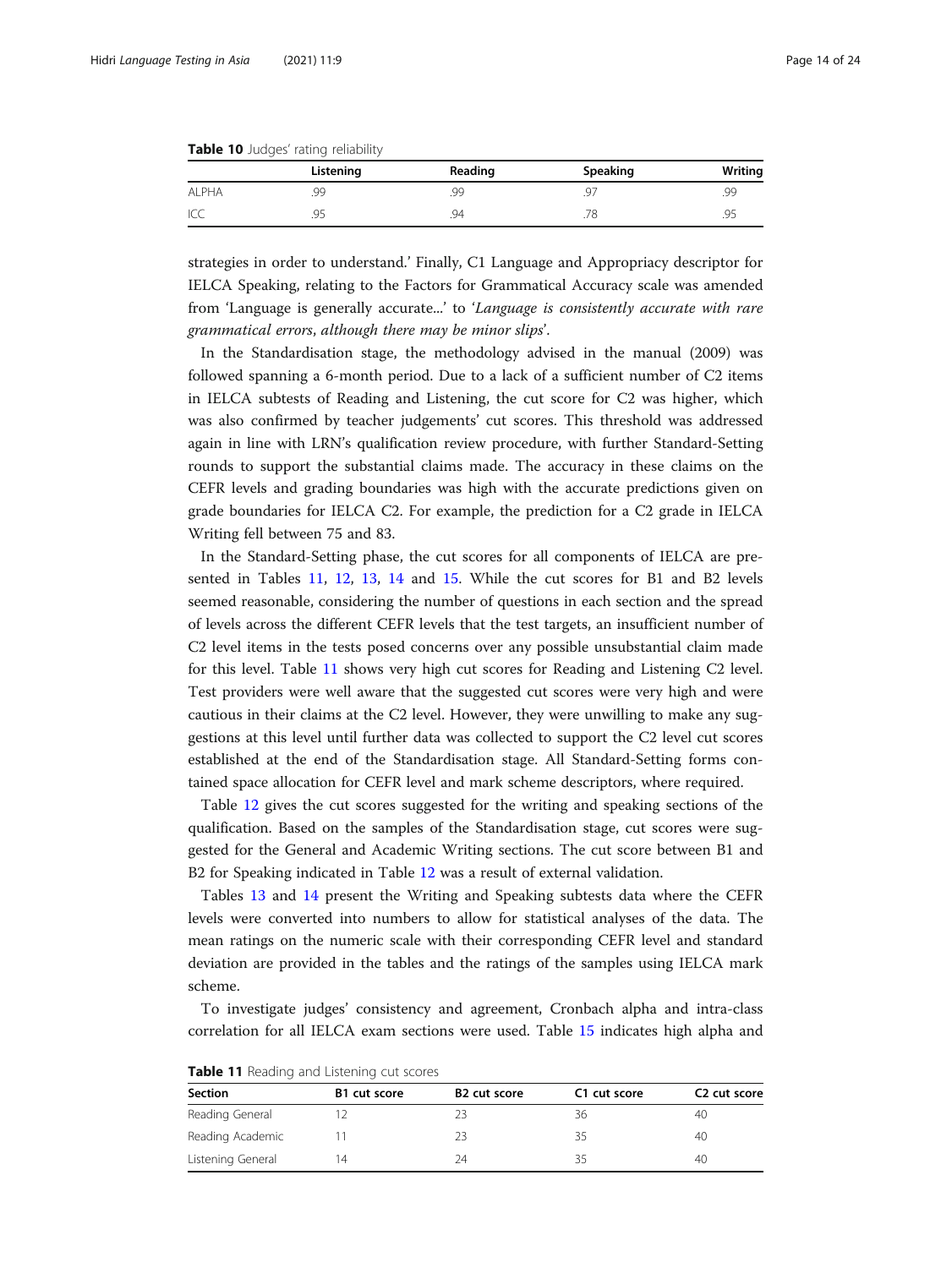|                        | <b>TODIC TELLUATION ON SPLANING CULPLOTED</b> |                         |                   |                    |                   |  |  |  |
|------------------------|-----------------------------------------------|-------------------------|-------------------|--------------------|-------------------|--|--|--|
| <b>Writing General</b> |                                               | <b>Writing Academic</b> |                   | Speaking           |                   |  |  |  |
| <b>IELCA</b> score     | <b>CEFR level</b>                             | <b>IELCA</b> score      | <b>CEFR</b> level | <b>IELCA</b> score | <b>CEFR level</b> |  |  |  |
| $40 - 50$              | Β1                                            | $38 - 50$               | B1                | $40 - 59$          | B1                |  |  |  |
| $51 - 55$              | B <sub>2</sub>                                | $51 - 64$               | B <sub>2</sub>    | $60 - 88$          | B <sub>2</sub>    |  |  |  |
| $56 - 74$              |                                               | $65 - 74$               | C1                | 89-97              | С1                |  |  |  |
| $75 - 83$              |                                               | $75 - 83$               |                   | $98 - 100$         | C)                |  |  |  |

<span id="page-14-0"></span>Table 12 IELCA Writing and Speaking cut scores

Table 13 Writing General and Academic—conversion of CEFR levels to numbers

| <b>Samples</b>                | <b>CEFR</b> judgements |                   |                 | Marking within IELCA rubrics |      |                    |      |  |  |
|-------------------------------|------------------------|-------------------|-----------------|------------------------------|------|--------------------|------|--|--|
|                               | Mean numeric           | <b>CEFR level</b> | SD <sup>a</sup> | Mean grade parts             | SD   | Mean grade overall | SD   |  |  |
| Writing General               |                        |                   |                 |                              |      |                    |      |  |  |
| S1P1                          | 1.8                    | $A2+$             | .42             | 18.4                         | 1.84 | 40.2               | 2.35 |  |  |
| S1P2                          | $\overline{2}$         | B1                |                 | 19.8                         | .42  |                    |      |  |  |
| S <sub>2P1</sub>              | 4.7                    | B <sub>2</sub>    | .48             | 26.4                         | .97  | 58.7               | 1.70 |  |  |
| S <sub>2</sub> P <sub>2</sub> | 5.8                    | $B2+$             | .42             | 32.3                         | 1.25 |                    |      |  |  |
| S3P1                          | 4.2                    | B <sub>2</sub>    | .42             | 25.8                         | 1.23 | 52.4               | 1.96 |  |  |
| S3P2                          | 4.2                    | B <sub>2</sub>    | .42             | 26.6                         | .84  |                    |      |  |  |
| S4P1                          | 6                      | C1                |                 | 31.7                         | .48  | 57.8               | 2.20 |  |  |
| S4P2                          | 4.6                    | B <sub>2</sub>    | .52             | 26.1                         | 1.85 |                    |      |  |  |
| S5P1                          | $\overline{7}$         | C1                |                 | 37.1                         | .32  | 76                 | .48  |  |  |
| S5P2                          | 7                      | C2                |                 | 38.9                         | .32  |                    |      |  |  |
| S6P1                          | $\overline{2}$         | B1                |                 | 18.2                         | .42  | 35.1               | .57  |  |  |
| S6P2                          | $\overline{2}$         | B1                |                 | 16.9                         | .57  |                    |      |  |  |
| S7P1                          | $\overline{4}$         | B <sub>2</sub>    |                 | 25.4                         | .70  | 51.3               | .67  |  |  |
| S7P2                          | $\overline{4}$         | B <sub>2</sub>    |                 | 25.9                         | .32  |                    |      |  |  |
| Writing Academic              |                        |                   |                 |                              |      |                    |      |  |  |
| S1P1                          | $1.2$                  | <b>B1</b>         | .42             | 19.8                         | .79  | 39.7               | 1.16 |  |  |
| S1P2                          | 1.1                    | B1                | .32             | 19.9                         | .57  |                    |      |  |  |
| S <sub>2P1</sub>              | 4.8                    | $B2+$             | .42             | 31.7                         | 1.77 | 62.7               | 3.65 |  |  |
| S <sub>2</sub> P <sub>2</sub> | 4.8                    | $B2+$             | .42             | 31.8                         | 1.81 |                    |      |  |  |
| S3P1                          | 3                      | B <sub>2</sub>    |                 | 25.6                         | .52  | 52.1               | 2.60 |  |  |
| S3P2                          | 3.3                    | B <sub>2</sub>    | .48             | 27.5                         | 1.08 |                    |      |  |  |
| S4P1                          | $\mathbf{1}$           | B1                |                 | 18.9                         | .57  | 38.6               | .70  |  |  |
| S4P2                          | 1                      | B1                |                 | 19.7                         | .48  |                    |      |  |  |
| S5P1                          | 3                      | B <sub>2</sub>    |                 | 24.7                         | .48  | 51.2               | .79  |  |  |
| S5P2                          | 3                      | B <sub>2</sub>    |                 | 26.5                         | .53  |                    |      |  |  |
| S6P1                          | 5                      | $\mathsf{C}1$     |                 | 32.4                         | .52  | 65.3               | .48  |  |  |
| S6P2                          | 5                      | C1                |                 | 32.7                         | .48  |                    |      |  |  |
| S7P1                          | 6                      | C <sub>2</sub>    |                 | 38.1                         | .32  |                    |      |  |  |
| S7P2                          | 6                      | C2                |                 | 39                           |      | 77.1               | .32  |  |  |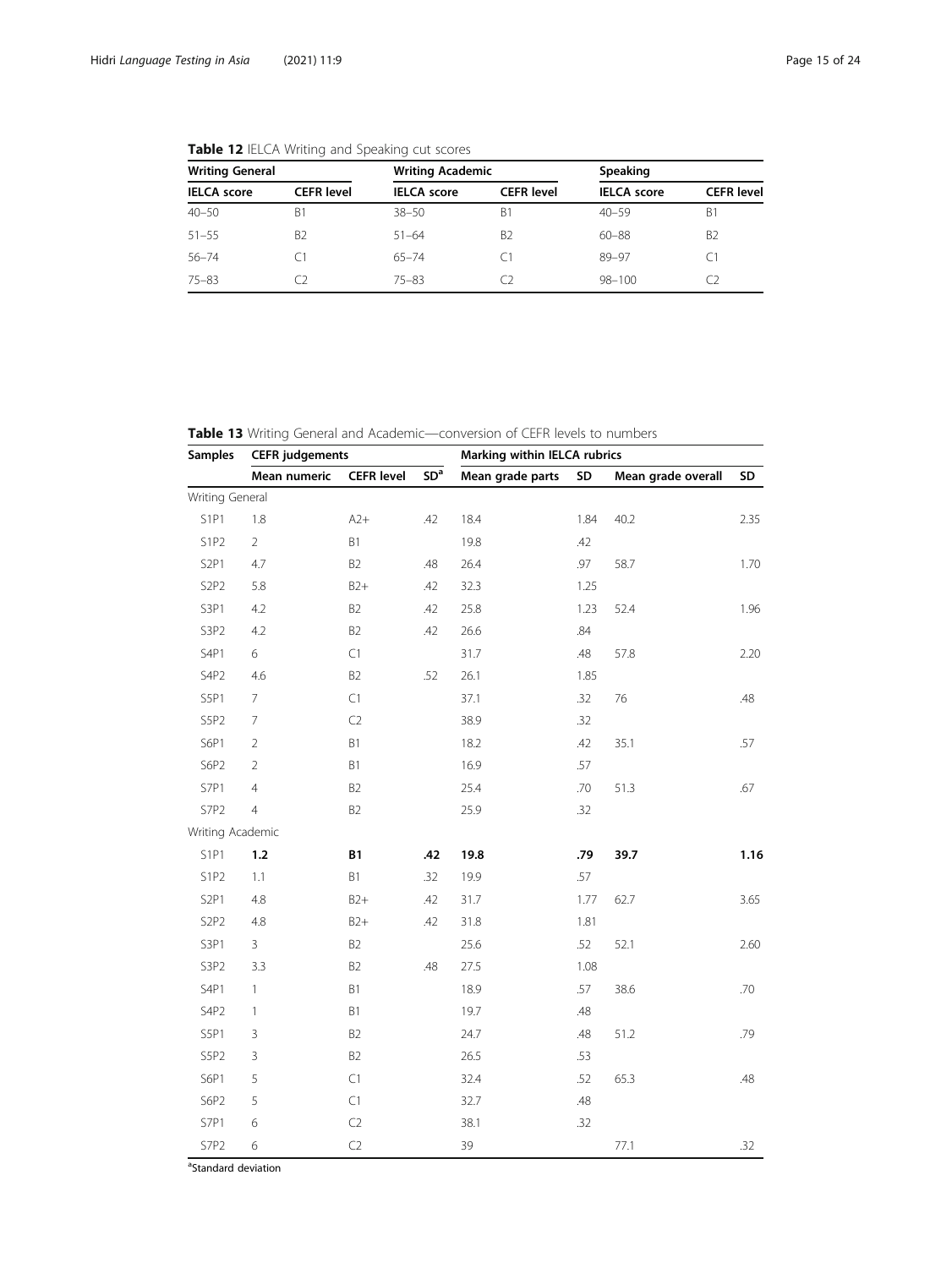| <b>Samples</b> | <b>CEFR</b> judgements |                   | Marking within IELCA rubrics |                    |      |  |
|----------------|------------------------|-------------------|------------------------------|--------------------|------|--|
|                | Mean numeric           | <b>CEFR level</b> | SD <sup>a</sup>              | Mean grade overall | SD   |  |
| S1             | 2.8                    | $A2+$             | 1.03                         | 38.7               | 1.70 |  |
| S <sub>2</sub> | 5.1                    | $B2+$             | .32                          | 67.5               | 1.08 |  |
| S3             | 6.9                    | $B2+$             | .32                          | 88.9               | 4.28 |  |
| S4             | 3                      | B <sub>1</sub>    |                              | 41.5               | 0.85 |  |
| S <sub>5</sub> | 5.7                    | $B2+$             | .48                          | 71.3               | 1.16 |  |
| S6             | 7                      | C <sub>1</sub>    |                              | 88.4               | 1.26 |  |
| S7             | 8                      | C <sub>2</sub>    |                              | 98.1               | 0.32 |  |

<span id="page-15-0"></span>

|  |  |  | Table 14 Speaking conversion of CEFR levels to numbers |  |  |  |  |  |
|--|--|--|--------------------------------------------------------|--|--|--|--|--|
|--|--|--|--------------------------------------------------------|--|--|--|--|--|

<sup>a</sup>Standard deviation

ICC values, thus suggesting the judgement process was highly reliable, with a complete agreement for the Writing, Speaking and Listening sections.

In the Validation stage, a decision consistency table was created using teachers' judgements and students' placement into CEFR levels based on the cut scores suggested at the end of the Standardisation stage. Table [16](#page-16-0) describes the comparison between IELCA test results and teacher estimates for different sections of the testing with the results suggested a high agreement between the candidate classifications made by the test based on the cut scores determined at the end of the Standard-Setting stage in addition to the ones made by the teachers. The agreement percentages for Academic Reading were 74.4%, 83.6% for Listening and 98.68% and 98.29% for General Writing and Academic Speaking, respectively. The agreements for General Reading were 99.34% and 98.68% for General Listening, Writing and Speaking, respectively.

#### **Discussion**

The current linking process was established to (a) relate IELCA alignment to the CEFR descriptors, thus laying the foundation for the mark schemes (Speaking and Writing) and item construct for all components of each subtest; (b) offer evidence in support of the claims made on rational and accurate decisions and judgements that emanate from the five linking stages; (c) enable the test development team, i.e. item writers, reviewers and raters, to acquire more knowledge and be more familiarised with the CEFR descriptors; and (d) develop systems to maintain a quality approach to the CEFR level benchmarking and future standardisations. The observations gleaned were about the accuracy in the claims on the CEFR descriptors. For instance, due to some lack of C2 items in IELCA subtests of Reading and Listening, the cut score for C2 was higher, which was also confirmed by teacher judgements' cut scores. In general, a growing

| <b>Table 15</b> Alpha and ICC values for the general and academic modules |  |  |
|---------------------------------------------------------------------------|--|--|
|---------------------------------------------------------------------------|--|--|

| <b>Section</b>   | No. of items/samples | Alpha | ICC |
|------------------|----------------------|-------|-----|
|                  |                      |       |     |
| Reading General  | 40                   | .98   | .88 |
| Reading Academic | 40                   | .98   | .86 |
| Listening        | 40                   | .98   | .85 |
| Writing Academic | 8                    | .99   | .97 |
| Writing General  | 8                    | .99   | .95 |
| Speaking         | 8                    | .99   | .93 |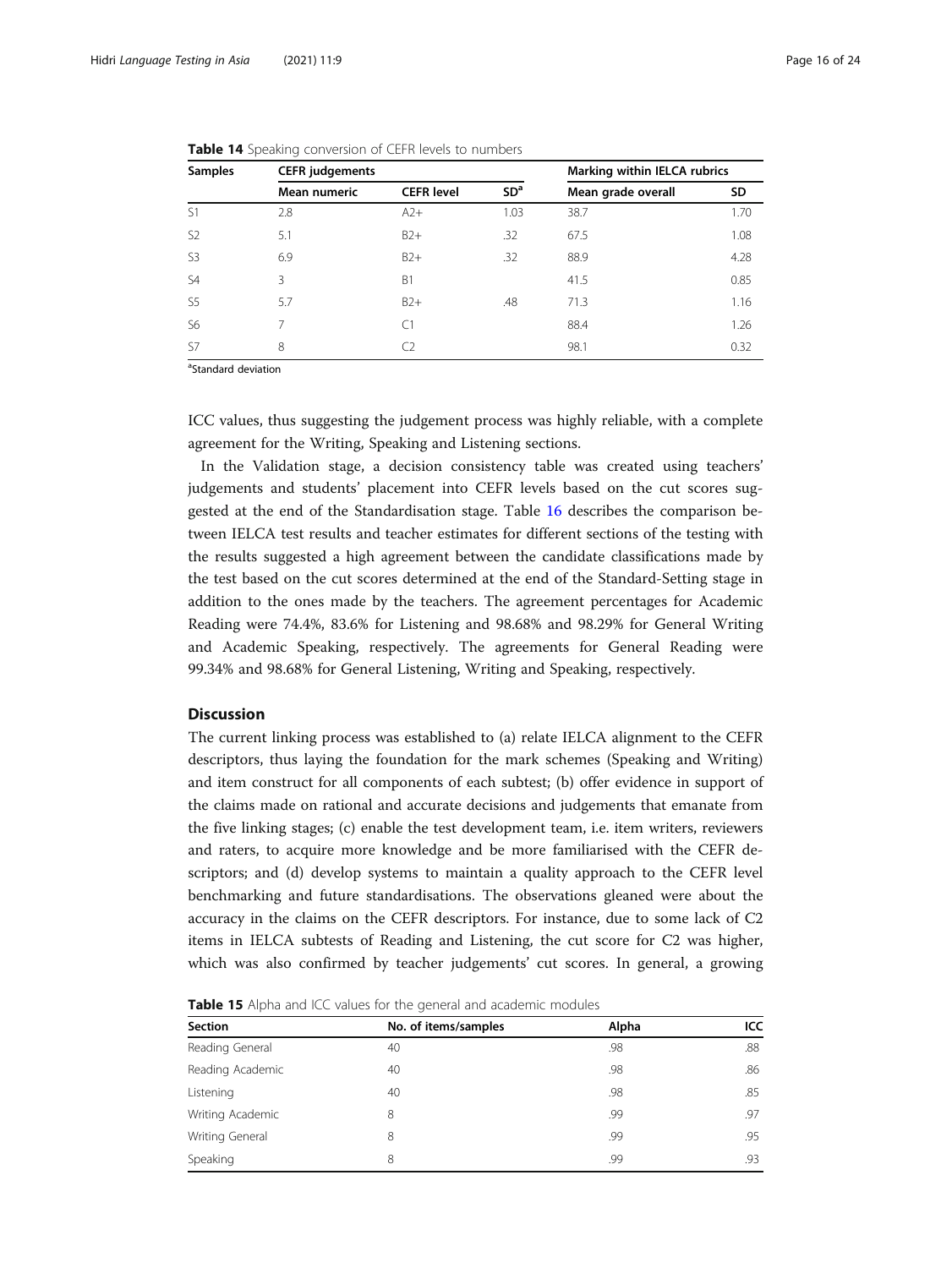## <span id="page-16-0"></span>Table 16 Agreement between test results and teacher estimates

|                            |                |                | <b>Teacher estimates</b> |               |                | Total            |
|----------------------------|----------------|----------------|--------------------------|---------------|----------------|------------------|
| Academic Reading (74.4%)   |                | B1             | B <sub>2</sub>           | C1            | C <sub>2</sub> |                  |
| Test results               | <b>B1</b>      | 74             |                          |               |                |                  |
|                            | B <sub>2</sub> |                | 170                      |               |                |                  |
|                            | C1             |                |                          | 33            |                |                  |
|                            | C <sub>2</sub> |                |                          |               | 16             |                  |
| Total                      |                | 74             | 170                      | 33            | 16             | 293              |
| Academic Listening (83.6%) |                | B1             | B <sub>2</sub>           | C1            | C <sub>2</sub> |                  |
| Test results               | <b>B1</b>      | 10             | 5                        |               |                |                  |
|                            | B <sub>2</sub> |                | 184                      | 43            |                |                  |
|                            | C1             |                |                          | 51            |                |                  |
|                            | C <sub>2</sub> |                |                          |               |                |                  |
| Total                      |                | 10             | 189                      | 94            |                | 293              |
| Academic Writing (74.4%)   |                | <b>B1</b>      | B <sub>2</sub>           | C1            | C <sub>2</sub> |                  |
| Test results               | B1             | 85             |                          |               |                |                  |
|                            | B <sub>2</sub> |                | 177                      |               |                |                  |
|                            | C1             |                |                          | 24            |                |                  |
|                            | C <sub>2</sub> |                |                          |               | $\,8\,$        |                  |
| Total                      |                | 85             | 177                      | 24            | $\,8\,$        | 293              |
| General Writing (98.68%)   |                | <b>B1</b>      | B <sub>2</sub>           | C1            | C <sub>2</sub> |                  |
| Test results               | <b>B1</b>      | 95             |                          |               |                |                  |
|                            | B <sub>2</sub> |                | 181                      |               |                |                  |
|                            | C1             |                |                          | 21            |                |                  |
|                            | C <sub>2</sub> |                |                          |               | 7              |                  |
| Total                      |                | 95             | 181                      | 21            | 7              | 304              |
| Academic Speaking (98.29%) |                | <b>B1</b>      | B <sub>2</sub>           | C1            | C <sub>2</sub> |                  |
| Test results               | B1             | 88             |                          |               |                |                  |
|                            | B <sub>2</sub> |                | 184                      |               |                |                  |
|                            | C1             |                |                          | 26            |                |                  |
|                            | C <sub>2</sub> | 88             |                          |               | $\,$ 6 $\,$    |                  |
| Total                      |                | 88             | 184                      | 26            | $\,$ 6 $\,$    | 304              |
| General Reading (99.34%)   |                | B <sub>1</sub> | B <sub>2</sub>           | C1            | C <sub>2</sub> |                  |
| Test results               | <b>B1</b>      | 103            |                          |               |                |                  |
|                            | B <sub>2</sub> |                | 174                      |               |                |                  |
|                            | C1             |                |                          | 17            |                |                  |
|                            | C <sub>2</sub> |                |                          |               | 10             |                  |
| Total                      |                | 103            | 174                      | 17            | 10             | 304              |
| General Listening (98.68%) |                | B1             | B <sub>2</sub>           | $\mathsf{C}1$ | C <sub>2</sub> |                  |
| Test results               | B1             | 76             |                          |               |                |                  |
|                            | B <sub>2</sub> |                | 183                      |               |                |                  |
|                            | C1             |                |                          | 24            |                |                  |
|                            | C <sub>2</sub> |                |                          |               | 9              |                  |
| Total                      |                | 76             | 183                      | 24            | 9              | 292 <sup>a</sup> |
| General Speaking (98.68%)  |                | B <sub>1</sub> | B <sub>2</sub>           | C1            | C <sub>2</sub> |                  |
| Test results               | B1             | 94             |                          |               |                |                  |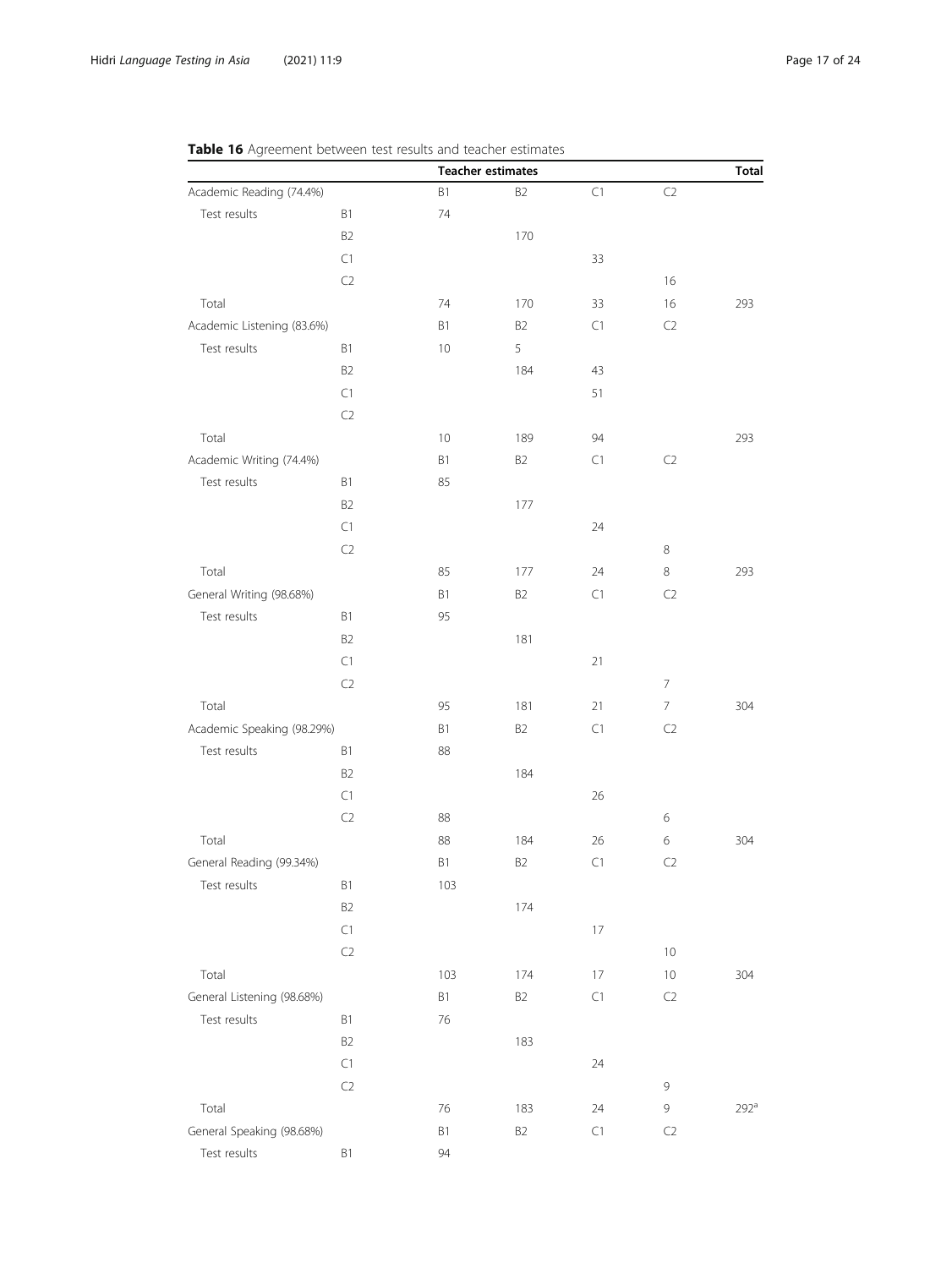|       | <b>Teacher estimates</b> |    |     |    |  | <b>Total</b> |
|-------|--------------------------|----|-----|----|--|--------------|
|       | B <sub>2</sub>           |    | 189 |    |  |              |
|       | С1                       |    |     | 15 |  |              |
|       | C٦                       |    |     |    |  |              |
| Total |                          | 94 | 189 | 15 |  | 304          |

Table 16 Agreement between test results and teacher estimates (Continued)

<sup>a</sup>1 candidate below B1 according to the test was not included in the data

consensus was not an overly difficult outcome to achieve, and panel members commented that the process of referring back to sections of utterances, in addition to relating to the deeper profiles in Table C2 of the CEFR, was valuable, thus playing a pivotal role throughout the Familiarisation stage. Despite some disagreements among panellists, consistency remained high, and it was felt that closer observations on the descriptors bore useful discussion, which raised a deeper awareness of the CEFR and fostered confidence in moving to the next stages of the process.

Like other studies (e.g. Alderson et al., [2006;](#page-22-0) Ferrara et al., [2014](#page-22-0); Figueras et al., [2005](#page-22-0) and Fleckenstein et al., [2018\)](#page-22-0), the use of the CEFR descriptors on the part of teachers to map the IELCA levels was increasingly productive as this linking reflected their education training that can ultimately be used in innovative ways to address examination or curriculum issues. Evidence of validity arguments of other examinations has been tackled in many studies; however, most of these studies (e.g. Bechger et al., [2009](#page-22-0); Green, [2018;](#page-22-0) Lim et al., [2013](#page-22-0) and Papageorgiou, [2010\)](#page-23-0) addressed such arguments from one perspective, that of Standard Setting. Unlike these studies, this study indicated that validity of IELCA examinations could only be achieved through the five linking stages. Also, this study meets with other studies (e.g. Hambleton et al., [2000](#page-22-0); Plake & Hambleton, [2001](#page-23-0)) in signposting the panellists' inability to get the mapping done from the first trial. For instance, in the Familiarisation stage, it was obvious that the panellists pitched some tasks at the wrong CEFR level; however, it was unclear whether such indecisiveness was due to the item per se or to the nature of understanding the CEFR descriptors.

Despite its widespread in many geographical areas, the CEFR needs to be critically evaluated as to its transparent nature and role in defining constructs comprehensively and supporting the panellists, experts, judges, or teachers to carry out the mapping task. For instance, carrying out the Familiarisation and Specification phases effectively was fraught with some challenges the first of which was the panellists' familiarity degree with the use of the different Standard-Setting methods. The second challenge was supplemented by a problematic compendium of a useful selection of the most effective method for the mapping task. Also, the used Standard-Setting methods were perceived to be an amalgam of objective and subjective evaluations that might pose serious problems to the panellists in that reverting to teachers or judges in stage five as part of the external validation task might lead to detrimental effects especially when these experts lack the proper knowledge of the CEFR descriptors or when they are not equipped with the right experience tools to conduct this task without any arbitrariness or bias. The panellists' views of the CEFR mapping were couched in their views of teaching, language learning and assessment, and what was scaled in their mapping task was their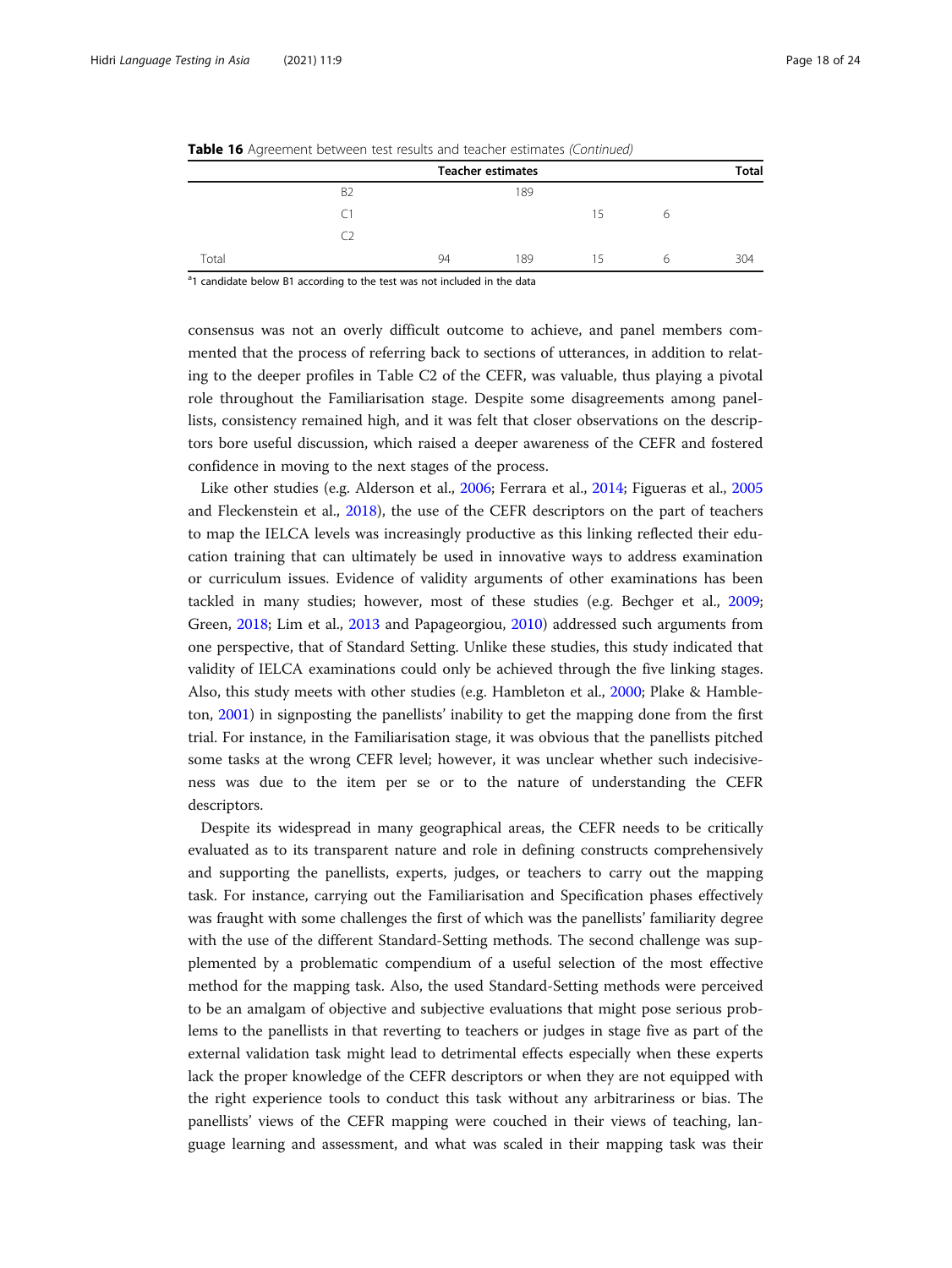conceptions of the notion of 'threshold'. This is what North [\(2000](#page-23-0)) addressed two decades ago. Since then, the approach has not undergone any relevant changes.

Panellists were made aware of the fact that aiming for a perfect consistency was an impossible task to achieve; rather, the alternative approach was to reduce their rating inconsistency (McNamara, [1996](#page-23-0)). Rater indecisiveness was coupled with some rating inconsistency which was due to other factors such as central tendency or halo effect. Other studies addressed this similar finding on rater (in)consistency (e.g. Engelhard, [2009](#page-22-0); McNamara et al., [2019](#page-23-0)). Raters with fit values greater than 1 indicated more variation than expected, and data provided by raters tended to misfit the model, but raters with fit values less than 1 showed less variation than expected. Also, data provided by these raters tended to overfit the model. As a rule of thumb, Linacre ([2002](#page-22-0)) suggested using .50 as a lower control limit and 1.50 as an upper control limit for infit and outfit mean-square statistics. Other researchers strictly suggested a control of .70 (or .75) as lower limit and 1.30 as an upper limit (Bond & Fox, [2001;](#page-22-0) McNamara, [1996\)](#page-23-0). A further analysis of rater facet showed that rater severity varied signifcantly, though not large, among the fourteen raters in rating B1-C2 performances. The results also showed other rater effects such as central tendency and halo effect, which suggested the need for further rater familiarisation from B1 to C2 to enhance rater consistency and control central tendency or halo effect.

The many-facet Rasch measurement addressed two sources of variability, rater and criteria domains, in Writing and Speaking scores. The global fit results indicated that the Writing and Speaking tasks fit the three-facet Rasch model of examinee, rater and criteria. The investigation into rater facet showed that rater severity was maintained to the appropriate extent among raters in grading Writing and Speaking. This result seems set to confirm findings in L2 performance rating research that rater training can steadily help increase inter-rater and intra-rater reliability (McNamara, [1996](#page-23-0); McNamara et al., [2019\)](#page-23-0). As there were only 293 students in the Academic Reading dataset and 304 students in the General Reading dataset (Table [16\)](#page-16-0), unidimensional IRT rather than the sophisticated bifactor-MIRT was applied to validate the Reading subtest. Particular validating analyses included computing descriptive and reliability statistics, forcing a 1PL-IRT structure to detect local dependence within each section and performing 1PL-IRT to calibrate each section of the six sections. Results of 1PL-IRT showed that, across the six Reading sections, all item discriminations, forced to be equal within each section, and the majority of item difficulty estimates were within the typical range, indicating that, in general, the Reading test sections were measuring the underlying trait of the reading ability adequately.

The validity of the IELCA Listening test was examined using bifactormultidimensional IRT modelling whose application was meant to ensure that the Listening test was valid in measuring the primary factor of the general Listening ability, regardless of what test method, response format, or test content was involved. Analytical steps involved computing descriptive and reliability statistics, assessing the appropriateness of using bifactor-MIRT (i.e. dimensionality assessment and local dependence detection) and bifactor-MIRT calibrating. The results of reliability statistics showed high reliability in the Listening test as a whole ( $\alpha$  = .83). The results of bifactor-MIRT with one general Listening ability plus one or several hypothesised response format factors performed on each section showed that all three sections tapped into the general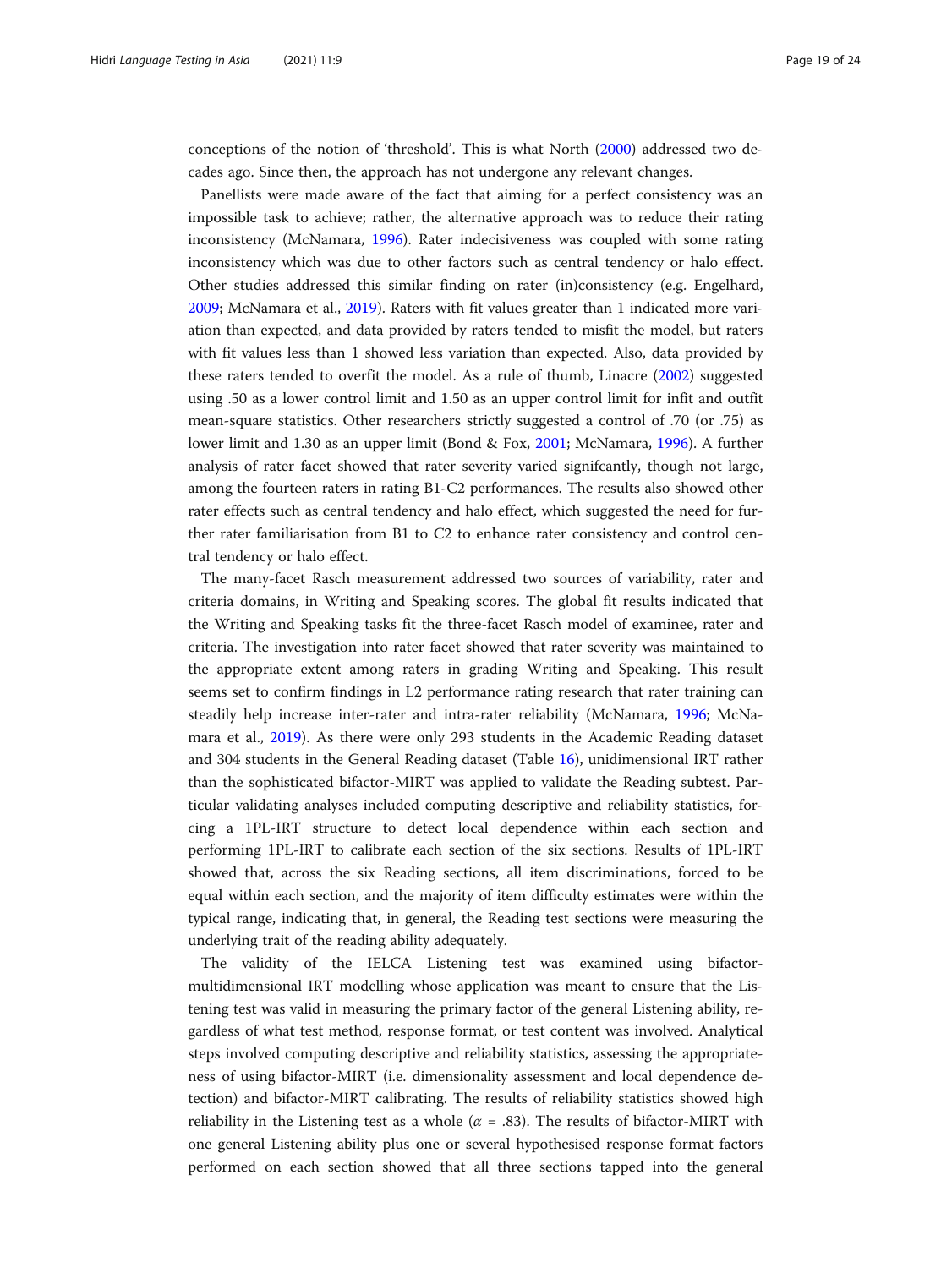Listening factor well. The examinations' items indicated high reliability in reflecting the general Listening ability, which could act as a strong evidence for test validity.

Like the case with other studies, in this study, the judges' familiarity with grading and students' performances with a given benchmark helped teachers reach more objective judgements on the cut-off scores (Figueras et al., [2009](#page-22-0); Jones, [2009](#page-22-0)). The judges in this study used the Standard-Setting qualification to select answers and decisions by following documented steps to align test scores to standards to eliminate any arbitrary and biassed judgement. This result is echoed in other studies (e.g. Manias & McNamara, [2016](#page-23-0)). However, unlike other studies (e.g. Florez, [2012](#page-22-0)), having an overall agreement among the panellists on the cut-off scores seems to be debatable. Not only did teacher judgements serve as a means for empirical validation for IELCA, but also as a second, examiner-centred standard-setting method. Findings of teacher estimates confirmed the cut scores suggested as a result of the CEFR Standardisation stage.

#### Implications and limitations

This study had direct pedagogical, methodological and research implications. The pedagogical implications addressed teachers' effective use of the CEFR descriptors to map IELCA examinations. The proliferation of this strategy use can empower teachers to implement in-class curriculum activities in transparent and coherent ways. Additionally, this mapping task inferred different ways to involve learners and include their needs in classroom-based learning and assessment activities. The research implication accentuated the importance of continuing to use the CEFR to map examinations by addressing all the different mapping stages (CoE, [2009](#page-22-0)). For instance, the use of the examinee paper selection method in the Standard-Setting stage had its merit in the linking process. Many studies have carried out popular Standard-Setting methods; however, not all of them have addressed the examinee paper selection method despite its validity and reliability value in the linking process. Generally, this method is practical and heuristic in nature and in deciding the test-takers' actual performance since it requires the inclusion of a large number of examinees to have a good representative sample of the distribution of test papers. However, the straightjacket nature of this method is limited since each question is weighted on equally with other items in determining the testtakers' performance. For the IDM method, the challenge rests on showing the testtakers' performance on a scale in the final decision of the cut-off score as the testtakers' chance of success might vary from one item to another. This method is timeconsuming for the panellists since they have to link each item to the CEFR descriptors, which may cause some fatigue and adverse and gradual loss of motivation (see Alderson et al., [2006\)](#page-22-0). In addition, the panellists might not have a clue about item difficulty since this method addresses a hypothetical situation of test-takers performing at a given level and getting a score that reflects this ability level (Shepard, Glaser, Linn, & Bohrnstedt, [1993](#page-23-0)). Ordering the test items in the IDM method as to their ascending difficulty level might impact the target cut-off score for panellists to check the rubric and define the content knowledge and skills for each item ab initio.

Maintaining judges' training and up-to-date familiarisation with the CEFR needs to be attended to continuously since judges sometimes do not share the same rating experience. Unfortunately, the manual does not state a clear experience requirement of the panellists' or judges' rating experience or expertise, nor does it lay the foundation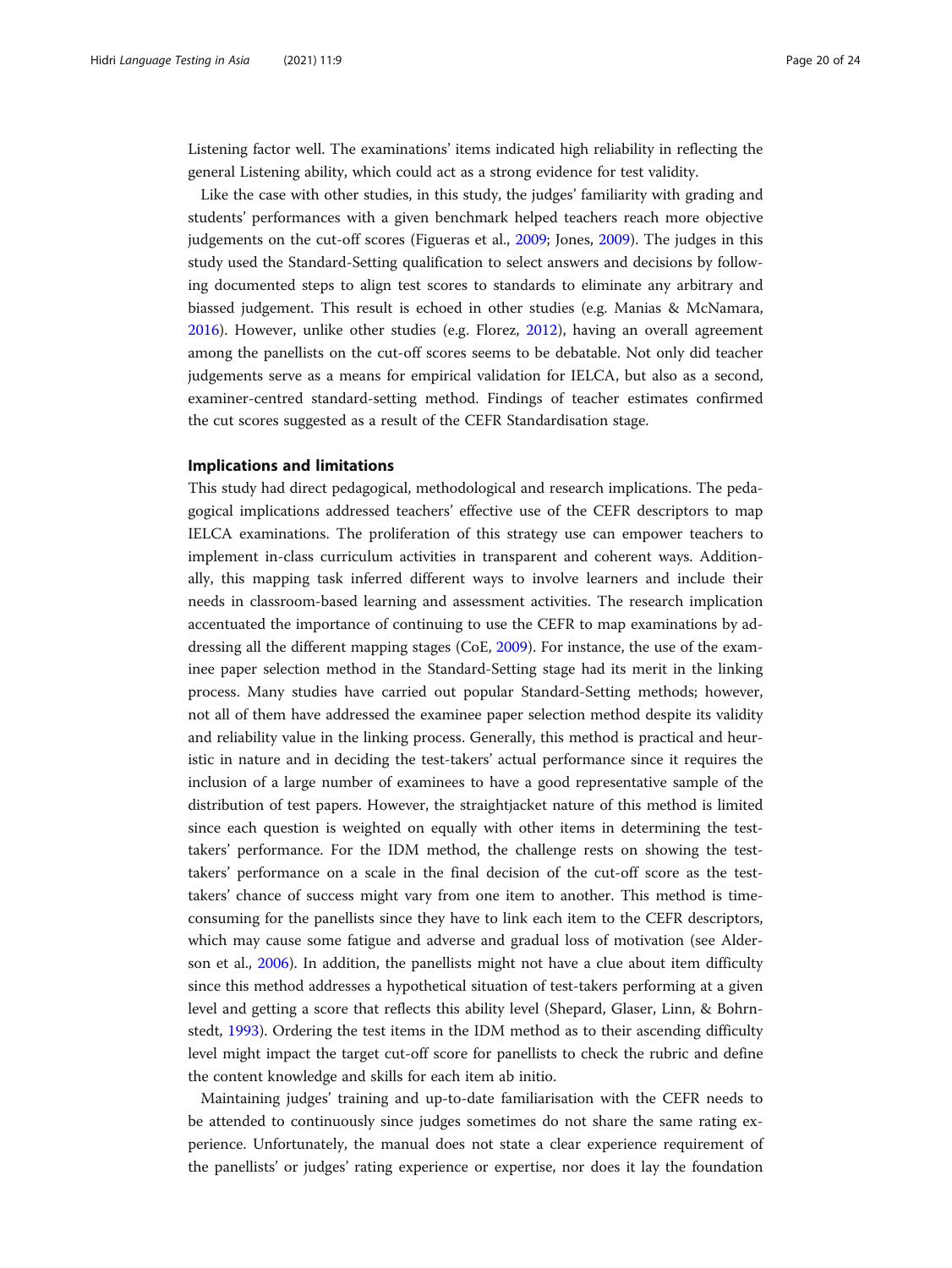for the multilingual dimension of some raters when they are involved in selecting the cut-off scores. Therefore, predicting the cut-off scores where the test-takers are expected to get an item correct remains one of the decisive factors that judges might struggle with no matter how experienced and familiar they are with benchmarks.

One of the aims of conducting any mapping task is to define the cut-off score in the Standard-Setting stage (Hambleton et al., [2000](#page-22-0)) since the candidates 'with scores above the cut score have generally achieved an appropriate performance level and that those with scores below the cut score have not achieved the performance level' (Kane, [2017](#page-22-0), p. 13). The Standard-Setting outcomes could be biassed and subjective, especially when they place candidates at the wrong level or band. However, setting up a threshold for the candidates' performance will continue to remain a challenging task for the people carrying out standard setting in particular and the mapping task in general since the performance level that the test-takers are assigned must reflect their performance level in terms of what they can do. This threshold stands at the heart of test validity where interpretations and uses of test scores become decisive for the life of test-takers and other stakeholders (McNamara, [1996\)](#page-23-0).

### Recommendations for future research

As part of LRN's commitment to quality assurance, further standard setting and mapping stages were required, using more samples for all subtests, which are done every 3 years. The need for benchmarking against other exam boards, offering similar qualifications with similar test constructs, if any, was also proposed, thus feeding into the test development cycle and qualification review. Despite all these heuristic standard procedures, some research ideas need to be triggered. For instance, in using the IDM method, panellists could verbalise their thoughts of the examination contents and mapping so that comprehensive evaluations can take place, and perhaps discussing the test contents could be an additional step towards exam validation. To counterbalance the situation of selecting the appropriate Standard-Setting method, there should be a selection of a pool of judges with different educational, professional experiences and adequate training in how to grade tasks and a good sample of test items that represent the measured construct, as well as representativeness of the test-takers.

Placing test-takers at a given performance level is challenging for the panellists who should take the necessary action and justify the interpretability and intended uses of the test scores, regardless of the nature of standard setting, be it procedural, internal, or criterion-based. In addition, attaining the internal consistency requires maintaining dependable scoring over different rounds, a heuristic process for examinations that can ultimately avoid construct fuzziness. To attain rater consistency, teachers, as well as internal and external panellists, will always need careful and continuous training workshops in mapping examinations with the appropriate CEFR descriptors, and achieving this goal can ultimately help the panellists revisit the actual sources of indecisiveness. Research should consider the comprehensive nature of the CEFR (Weir, [2005\)](#page-23-0) in checking whether the way panellists understand and use the CEFR descriptors is related to the CEFR per se, the panellists' experience as raters, examiners and judges or the constructs of the different examinations. The CEFR framework will continue to impact users to align examinations and curricula with international benchmarks; however, CEFR users, such as teachers, are called upon to use the framework in a malleable way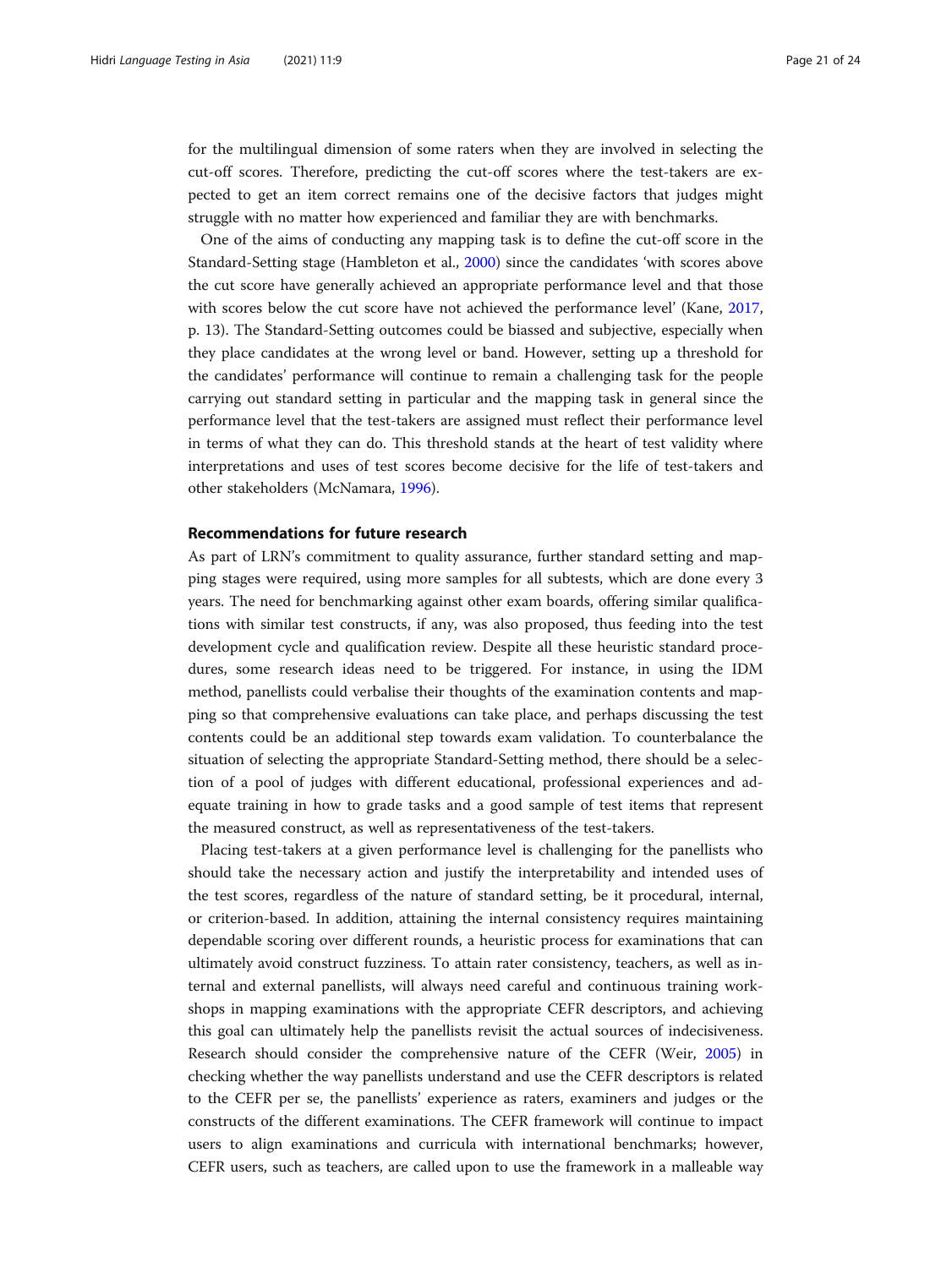so that it leads to objective mapping. Despite these promising results, still there remain some challenges that examination providers should address the first of which is the accuracy and exact matching of the CEFR levels to all examinations. The second challenge hinges upon targeting future studies on how panellists' judgements are made when they are engaged in discussions to select the appropriate cut-off scores for examinations in increasingly changing socio-political geographical areas that are marked by cultural and linguistic diversities.

### Conclusion

As noted above, the study addressed the linking stages between the IELCA examinations and the CEFR and how these stages led to efficient, reliable and valid linking results. The linking process, in general, was arduous since it required extensive use of resources over a period of 6 months; nevertheless, it not only up-skilled LRN's team but also served as an integral part of the IELCA test development process. Carrying out the manual's linking stages will continue to remain a challenging and highly contentious task for many stakeholders, and its considerable challenge is tied up with the nature of variance that panellists exemplify when they are engaged in the task, as well as relevance and efficiency of the different mapping stages. However, inconsistencies in the cut-off scores that panellists produced should be seen as a healthy step towards implementing more linking rounds to arrive at a clearer and more general consensus in relation to the requirements of the manual (2009). Through the involvement of examinations, panellists, teachers and test-takers' abilities, this study tried to show that the CEFR, along with its initial linking role, could always be re-hailed for its use in a welldefined triadic framework of teaching, learning and assessment.

#### **Abbreviations**

ALTE: Association of Language Testers in Europe; CEFR: Common European Framework of Reference; CoE: Council of Europe; IDM: Item-descriptor matching; IELCA: International English Language Competency Assessment; IELT S: International English Language Test System; IRT: Item Response Theory; LRN: Learning Resource Network

#### Acknowledgements

I would like to thank the Learning Resource Network for providing data of the study. Special thanks go to the reviewers who edited this manuscript.

#### Author's contributions

The author contributed to this study. The author(s) read and approved the final manuscript.

#### Funding

This study received no funds.

#### Availability of data and materials

Data will not be shared for the confidentiality of the panellists and examinees.

#### Declarations

Ethics approval and consent to participate Not applicable.

#### Consent for publication

Not applicable.

#### Competing interests

The author declares no competing interests.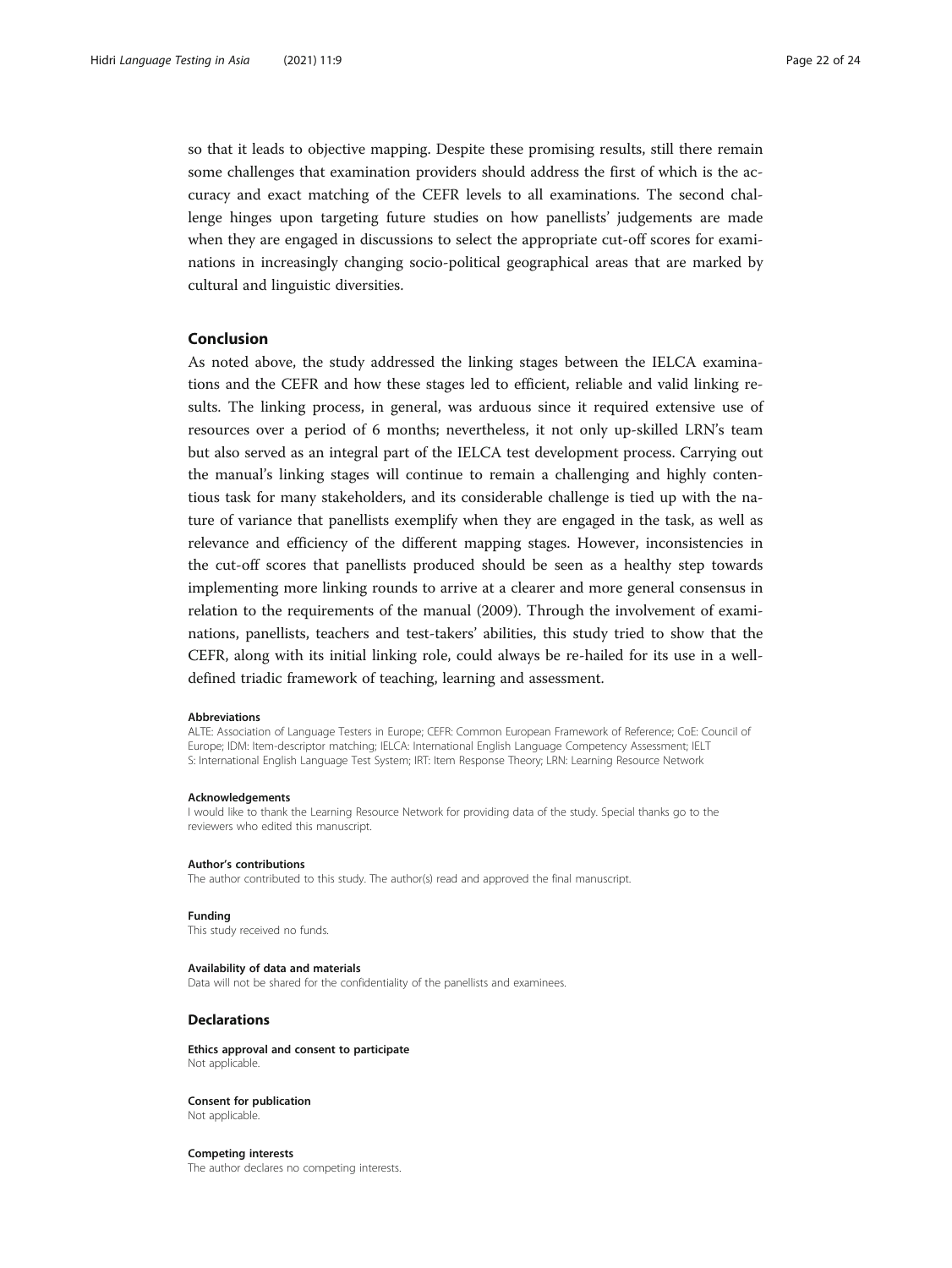#### <span id="page-22-0"></span>Received: 11 December 2020 Accepted: 5 May 2021 Published online: 14 June 2021

#### References

- Alderson, J. C., Figueras, N., Kuijper, H., Nold, G., Takala, S., & Tardieu, C. (2006). Analysing tests of reading and listening in relation to the Common European Framework of Reference: The experience of the Dutch CEFR Construct Project. Language Assessment Quarterly: An International Journal, 3(1), 3–30. [https://doi.org/10.1207/s15434311laq0301\\_2.](https://doi.org/10.1207/s15434311laq0301_2)
- Angoff, W. H. (1971). Scales, norms, and equivalent scores. In R. L. Thorndike (Ed.), Educational measurement (pp. 508–600). Washington, DC: American Council on Education
- Athanasiou, A., Constantinou, E. K., Neophytou, M., Nicolaou, A., Sophocleous, S. P., & Yerou, C. (2016). Aligning ESP courses with the common European Framework of Reference for Languages. Language Learning in Higher Education, 6(2), 297– 316.
- Bechger, T. M., Kuijper, H., & Maris, G. (2009). Standard setting in relation to the Common European Framework of Reference for Languages: The case of the state examination of Dutch as a second language. Language Assessment Quarterly, 6(2), 126–150. <https://doi.org/10.1080/15434300802457521>.
- Blömeke, S., & Gustafsson, J. (2017). Introduction. In S. Blömeke, & J. Gustafsson (Eds.), Standard setting in education: The Nordic countries in an international perspective, (pp. 1–10). Springer International Publishing AG. [https://doi.org/10.1007/978-3-31](https://doi.org/10.1007/978-3-319-50856-6_1) [9-50856-6\\_1.](https://doi.org/10.1007/978-3-319-50856-6_1)
- Bond, T. G., & Fox, C. M. (2001). Applying the Rasch model: Fundamental measurement in the human sciences. Lawrence Erlbaum Associates, Inc. [https://doi.org/10.4324/9781410600127.](https://doi.org/10.4324/9781410600127)
- Cizek, G. J. (1993). Reconsidering standards and criteria. Journal of Educational Measurement, 30(2), 93–106. [https://doi.org/1](https://doi.org/10.1111/j.1745-3984.1993.tb01068.x) 0.1111/j.1745-3984.1993.tb01068.x
- Cizek, G. J., & Bunch, M. B. (2007). Standard setting: A guide to establishing and evaluating performance standards on tests. Sage Publications. [https://doi.org/10.4135/9781412985918.](https://doi.org/10.4135/9781412985918)
- Council of Europe (2001). Common European Framework of Reference for Languages: Learning, teaching, assessment. Press Syndicate.
- Council of Europe. (2009). Relating language examinations to the common european framework of reference for languages: Learning, teaching, assessment (CEFR).
- Engelhard, G. (2009). Evaluating the judgements of standard-setting panellists using Rasch measurement theory. In E. V. Smith, & G. E. Stone (Eds.), Criterion referenced testing: Practice analysis to score reporting using Rasch measurement models, (pp. 312–346). JAM Press.
- Ferrara, S., Perie, M., & Johnson, E. (2014). Matching the judgmental task with standard setting panellist expertise: The itemdescriptor matching method. Journal of Applied Testing Technology, 9(1), 1–20.
- Figueras, N., Kaftandjieva, F., & Takala, S. (2013). Relating a reading comprehension test to the CEFR levels: A case of standard setting in practice with focus on judges and items. Canadian Modern Language Review, 69(4), 359-385. [https://doi.org/1](https://doi.org/10.3138/cmlr.1723.359) [0.3138/cmlr.1723.359](https://doi.org/10.3138/cmlr.1723.359).
- Figueras, N., North, B., Takala, S., Verhelst, N., & Piet, V. A. (2005). Relating examinations to the common european framework: A manual. Language Testing, 22(3), 261–279. [https://doi.org/10.1191/0265532205lt308oa.](https://doi.org/10.1191/0265532205lt308oa)
- Figueras, N., & Noijons, J. (2009). Linking to the CEFR levels: Research perspectives. Cito, EALTA Arnhem
- Fleckenstein, J., Leucht, M., & Köller, O. (2018). Teachers' judgement accuracy concerning CEFR levels of prospective university students. Language Assessment Quarterly, 15(1), 90–101. <https://doi.org/10.1080/15434303.2017.1421956>.
- Florez, I. R. (2012). Examining the validity of the Arizona English Language Learners Assessment cut scores. Language Policy, 11(1), 33–45. [https://doi.org/10.1007/s10993-011-9225-4.](https://doi.org/10.1007/s10993-011-9225-4)
- Fulcher, G. (2008). Testing times ahead? Liaison Magazine, 1, 20–24.
- Green, A. (2018). Linking tests of English for academic purposes to the CEFR: The score user's perspective. Language Assessment Quarterly, 15(1), 59–74. [https://doi.org/10.1080/15434303.2017.1350685.](https://doi.org/10.1080/15434303.2017.1350685)
- Hambleton, R. K., Jaeger, R. M., Plake, B. S., & Mills, C. (2000). Setting performance standards on complex educational assessments. Applied Psychological Measurement, 24(4), 355–366. [https://doi.org/10.1177/01466210022031804.](https://doi.org/10.1177/01466210022031804)
- Harsch, C., & Kanistra, V. P. (2020). Using an innovative standard-setting approach to align integrated and independent writing tasks to the CEFR. Language Assessment Quarterly, 17(3), 262–281. [https://doi.org/10.1080/15434303.2020.1754828.](https://doi.org/10.1080/15434303.2020.1754828)
- Hein, S. F., & Skaggs, G. E. (2010). Conceptualizing the classroom of target students: A qualitative investigation of panelists' experiences during standard setting. Educational Measurement: Issues and Practice, 29(2), 36–44. [https://doi.org/10.1111/j.1](https://doi.org/10.1111/j.1745-3992.2010.00174.x) [745-3992.2010.00174.x.](https://doi.org/10.1111/j.1745-3992.2010.00174.x)
- Hidri, S. (2020). The IELCA and IELTS exams: A benchmark report. Journal of Asia TEFL, 17(2), 742–749. [https://doi.org/10.1](https://doi.org/10.18823/asiatefl.2020.17.2.33.742) [8823/asiatefl.2020.17.2.33.742.](https://doi.org/10.18823/asiatefl.2020.17.2.33.742)
- IELCA (2019). <https://www.lrnglobal.org/international-english-language-competency-assessment-ielca/>
- Jones, N. (2009). A comparative approach to constructing a multilingual proficiency framework: Constraining the role of standard setting. In N. Figueras, & J. Noijons (Eds.), Linking to the CEFR levels: Research perspectives, (pp. 35–43). CITO.
- Kane, M. T. (2017). Using empirical results to validate standards. In S. Blömeke, & J. Gustafsson (Eds.), Standard setting in education: The Nordic countries in an international perspective, (pp. 11–29). Springer. [https://doi.org/10.1007/978-3-319-](https://doi.org/10.1007/978-3-319-50856-6_2) [50856-6\\_2](https://doi.org/10.1007/978-3-319-50856-6_2).
- Kim, M., & Crossley, S. A. (2020). Exploring the construct validity of the ECCE: Latent structure of a CEFR-based highintermediate level English language proficiency test. Language Assessment Quarterly, 17(4), 434–457. [https://doi.org/10.1](https://doi.org/10.1080/15434303.2020.1775234) [080/15434303.2020.1775234.](https://doi.org/10.1080/15434303.2020.1775234)
- Lim, G. S., Geranpayeh, A., Khalifa, H., & Buckendahl, C. W. (2013). Standard setting to an international reference framework: Implications for theory and practice. International Journal of Testing, 13(1), 32–49. [https://doi.org/10.1080/15305058.2012.](https://doi.org/10.1080/15305058.2012.678526) [678526](https://doi.org/10.1080/15305058.2012.678526).
- Linacre, J. M. (2002). What do infit and outfit, mean-square and standardised mean? Rasch Measurement Transactions, 16(2), 878.
- Linacre, J. M. (2013a). Facets computer program for many-facet Rasch measurement, version 3.71. 0. www.winsteps.com. Linacre, J. M. (2013b). A user's guide to FACETS Rasch-model computer programs.